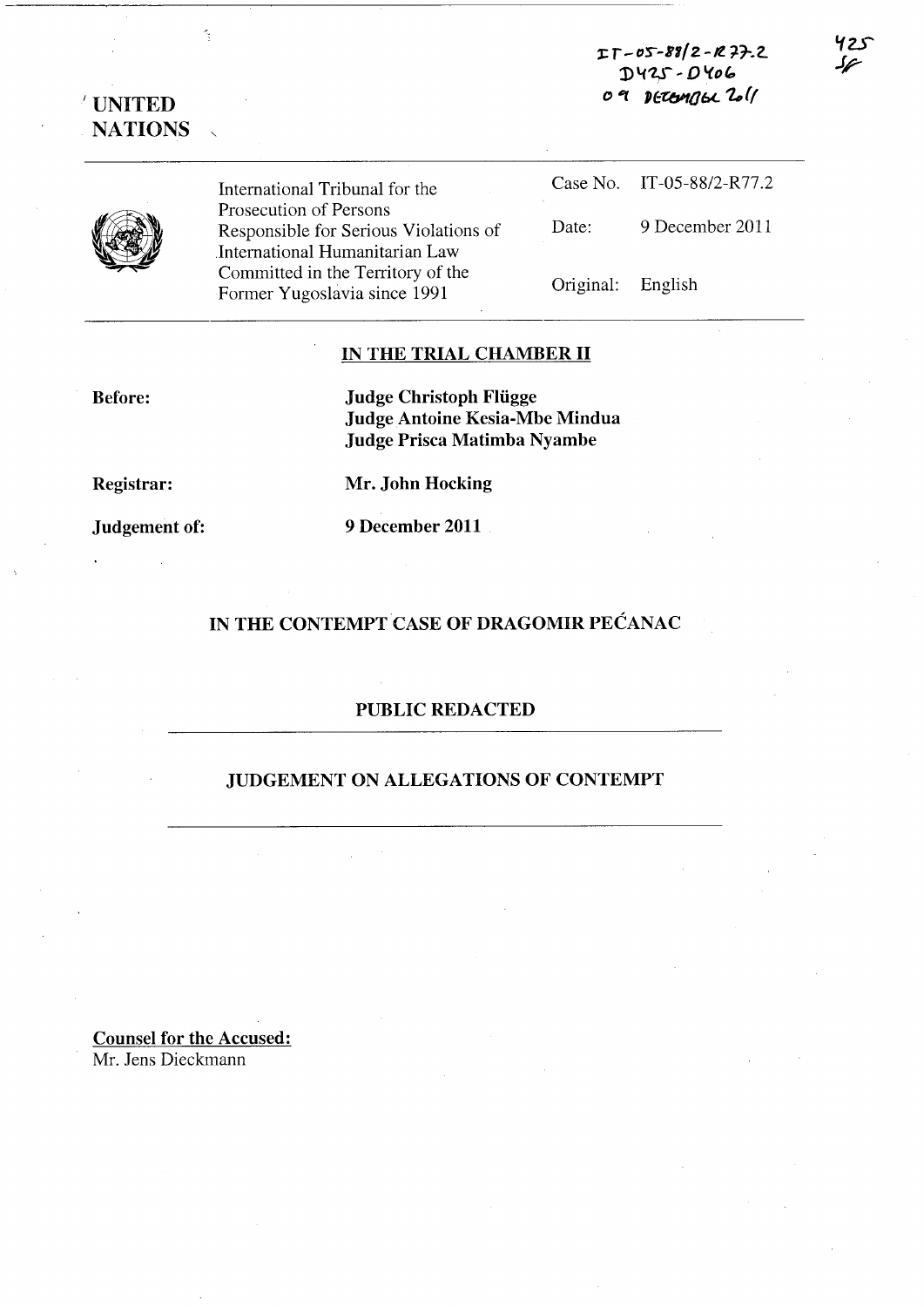# **CONTENTS**

| VIII. DISSENTING OPINION OF JUDGE PRISCA MATIMBA NYAMBE13 |  |
|-----------------------------------------------------------|--|
|                                                           |  |
|                                                           |  |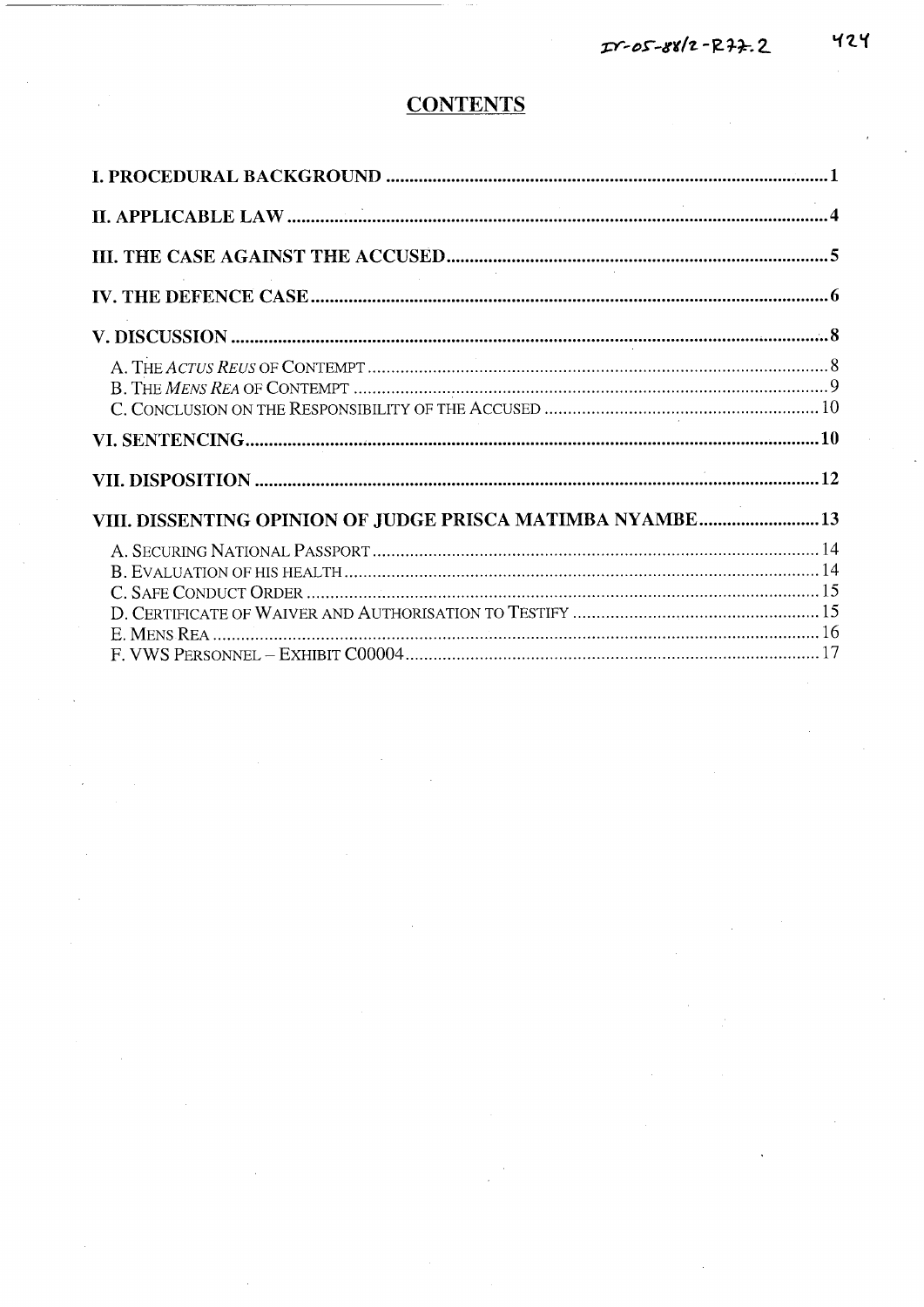## **I. PROCEDURAL BACKGROUND**

1. On 31 August 2011, the Chamber in the case of *Prosecutor v. Zdravko Tolimir*, Case No. IT-05-88/2-T *("Tolimir* case") issued a subpoena, Judge Nyambe dissenting, ordering Dragomir Pecanac ("Accused") to appear at the Tribunal during the week of 5 September 2011 or "on a date and time to be specified" ("Subpoena").<sup>1</sup> On 2 September 2011, the Subpoena was served on the Accused, as evidenced by the "Memorandum of Service of the Subpoena for Witness Dragomir Pećanac" ("Memorandum of Service"), dated the same day and signed by the Accused, and filed by the authorities of the Republic of Serbia. $<sup>2</sup>$ </sup>

2. On 9 September 2011, the Chamber issued a decision ordering safe conduct for the Accused for his travel to The Hague to testify in the *Tolimir* case ("Decision on Safe Conduct").<sup>3</sup> On the same day the Registrar issued a confidential and *ex parte* Certificate of Safe Conduct.<sup>4</sup>

3. According to an internal memorandum dated 13 September 2011 from the Chief of the Victims and Witnesses Section ("VWS") of the Tribunal ("VWS Memorandum"), beginning in the weekend of 10-11 September 2011, the VWS made several attempts to contact the Accused to make arrangements for his travel to The Hague to testify in the *Tolimir* case. s

4. On 15 September 2011, the Prosecution requested that the Chamber issue an order *in lieu* of indictment for contempt against the Accused, as well as a warrant for his arrest and an order directing the authorities of the Republic of Serbia to execute the warrant and transfer the Accused into the custody of the Tribunal.<sup>6</sup> On 21 September 2011, the Chamber issued an order *in lieu* of indictment against the Accused for contempt of the Tribunal ("Order *in Lieu* of Indictment"),<sup>7</sup> by

 $\overline{\mathbf{3}}$ Ex. C00002 (confidential) *(Prosecutor v. Zdravko Tolimir,* Case No. IT-05-88/2-T, Decision on Prosecution Request for an Order for Safe Conduct for Witness Dragomir Pecanac, confidential, 9 September 2011).

 $\mathbf{I}$ Ex. C00001 (confidential) *(Prosecutor v. Zdravko Tolimir,* Case No. IT-05-88/2-T, Subpoena *Ad Testificandum* for Dragomir Pecanac, confidential, 31 August 2011). *Cf Prosecutor v. Zdravko Tolimir,* Case No. IT-05-88/2-T, Decision on Prosecution's Motion for Issuance of a Subpoena in Relation to Dragomir Pecanac, confidential, 31 August 2011; *Prosecutor v. Zdravko Tolimir,* Case No. IT-05-8812-T, Order to the Government of the Republic of Serbia Concerning Subpoena, confidential, 31 August 2011.

<sup>2</sup>  Ex. C00003 (confidential) *(Prosecutor v. Zdravko Tolimir,* Case No. IT-05-88/2-T, Memorandum of Service of Subpoena for Witness Dragomir Pecanac, confidential, 9 September 2011).

<sup>4</sup>  Ex. D00028 (confidential).

Ex. C00004 (confidential) *(Prosecutor v. Zdravko Tolimir,* Case No. IT-05-88/2-T, Prosecution's Application for an Order *in Lieu* of Indictment, a Warrant for Arrest and Order for Surrender of Dragomir Pecanac, confidential, 15 September 2011, Appendix B, Internal Memorandum from the Victims and Witness Section), paras. 3-5.

<sup>6</sup> *Prosecutor v. Zdravko Tolimir,* Case No. IT-05-88/2-T, Prosecution's Application for an Order *in Lieu* of Indictment, a Warrant for Arrest and Order for Surrender of Dragomir Pecanac, confidential, 15 September 2011, para. 11.

<sup>7</sup>  Order *in Lieu* of Indictment, confidential, 21 September 2011. The Order in Lieu of Indictment was issued in public redacted form on 19 October 2011. Order Issuing a Public Redacted Version of the "Order *in Lieu* of Indictment", 19 October 2011.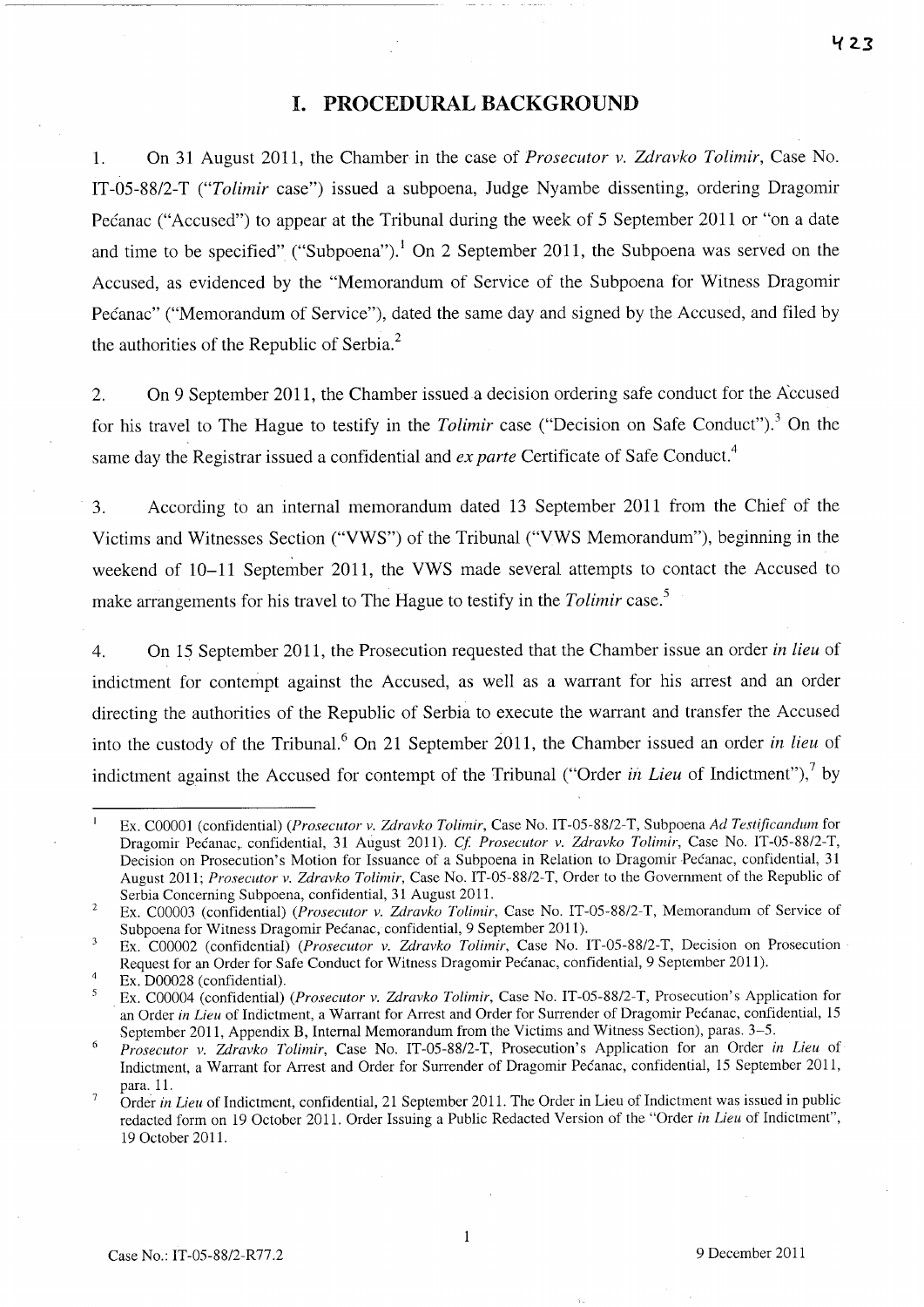majority, Judge Nyambe dissenting,<sup>8</sup> and issued a warrant for his arrest and transfer.<sup>9</sup> In the Order *in Lieu* of Indictment, and pursuant to Rule 77(D)(ii), the Chamber in the *Tolimir* case decided to prosecute the charge of contempt against the Accused itself.

5. On 27 September 2011 the Accused was arrested in the Republic of Serbia.<sup>10</sup>

6. On 9 October 2011, the Accused was transferred to the seat of the Tribunal in The Hague and was detained at the United Nations Detention Unit ("UNDU") upon his arrival.<sup>11</sup> On the same day the Deputy Registrar assigned Mr. Jens Dieckmann as Duty Counsel.<sup>12</sup>

7. On 10 October 2011, the initial appearance of the Accused was held before Presiding Judge Christoph Flügge.<sup>13</sup> The Accused deferred his plea on the charge of contempt.<sup>14</sup> On 19 October 2011, the further initial appearance of the Accused was held, at which he entered a plea of not guilty.<sup>15</sup>

8. On 2 November 2011, the Deputy Registrar assigned Mr. Jens Dieckmann as permanent counsel to the Accused.<sup>16</sup>

9. On 11 November 2011, the Chamber ordered the Registry to request that the Secretary-General waive the immunity of certain Registry staff who contacted, or attempted to contact, the Accused between 9 and 13 September 2011, so that they could testify in the case against the Accused.<sup>17</sup> On 16 November 2011, the Chamber further ordered the Registry to seek authorisation from the Secretary-General to disclose certain documents to the Accused that were

9 Warrant of Arrest and Order for Surrender, confidential, 21 September 2011.

Case No.: IT-05-88/2-R77.2 9 December 2011

Dissenting Opinion of Judge Prisca Matimba Nyambe to the Order *in Lieu* of Indictment, confidential, 4 October 2011. The confidentiality of this Dissenting Opinion was lifted on 19 October 2011. Order Lifting the Confidentiality of the Orders and Transcript Related to the Initial Appearance, 19 October 2011.

<sup>10</sup>  Ex. D00026 (confidential).

<sup>11</sup>  Order for Detention on Remand, confidential, 9 October 2011. The confidentiality of this order was lifted on 19 October 2011. Order Lifting the Confidentiality of the Orders and Transcript Related to the Initial Appearance, 19 October 2011.

<sup>12</sup>  Decision by the Deputy Registrar on Assignment of Duty Counsel to Dragomir Pecanac, confidential, 9 October 2011. This decision was made public pursuant to the Registrar's Notice of 2 November 2011. Notice to Reclassify Decision by the Deputy Registrar, 2 November 2011.

<sup>13</sup>  Order Designating a Judge for Initial Appearance, confidential, 9 October 2011; Scheduling Order for Initial Appearance, confidential, 9 October· 201 1. (The confidentiality of both orders was lifted on 19 October 2011. Order Lifting the Confidentiality of the Orders and Transcript Related to the Initial Appearance, 19 October 2011).

<sup>14</sup>  T. 13 (10 October 2011).

<sup>15</sup>  T. 24 (19 October 2011).

<sup>16</sup>  Decision by the Deputy Registrar on Assignment of Counsel to Dragomir Pecanac, 2 November 2011, p. 2. In the Decision the Deputy Registrar decided to assign Mr. Dieckmann as counsel to the Accused for a temporary period of 120 days. *Ibid.* 

<sup>17</sup>  Order to Request Waiver of Immunity for Certain Staff of the Registry, confidential, 11 November 2011; Further Order Regarding Request for Waiver of Immunity for Certain Staff of the Registry, confidential, 16 November 2011, p. 2.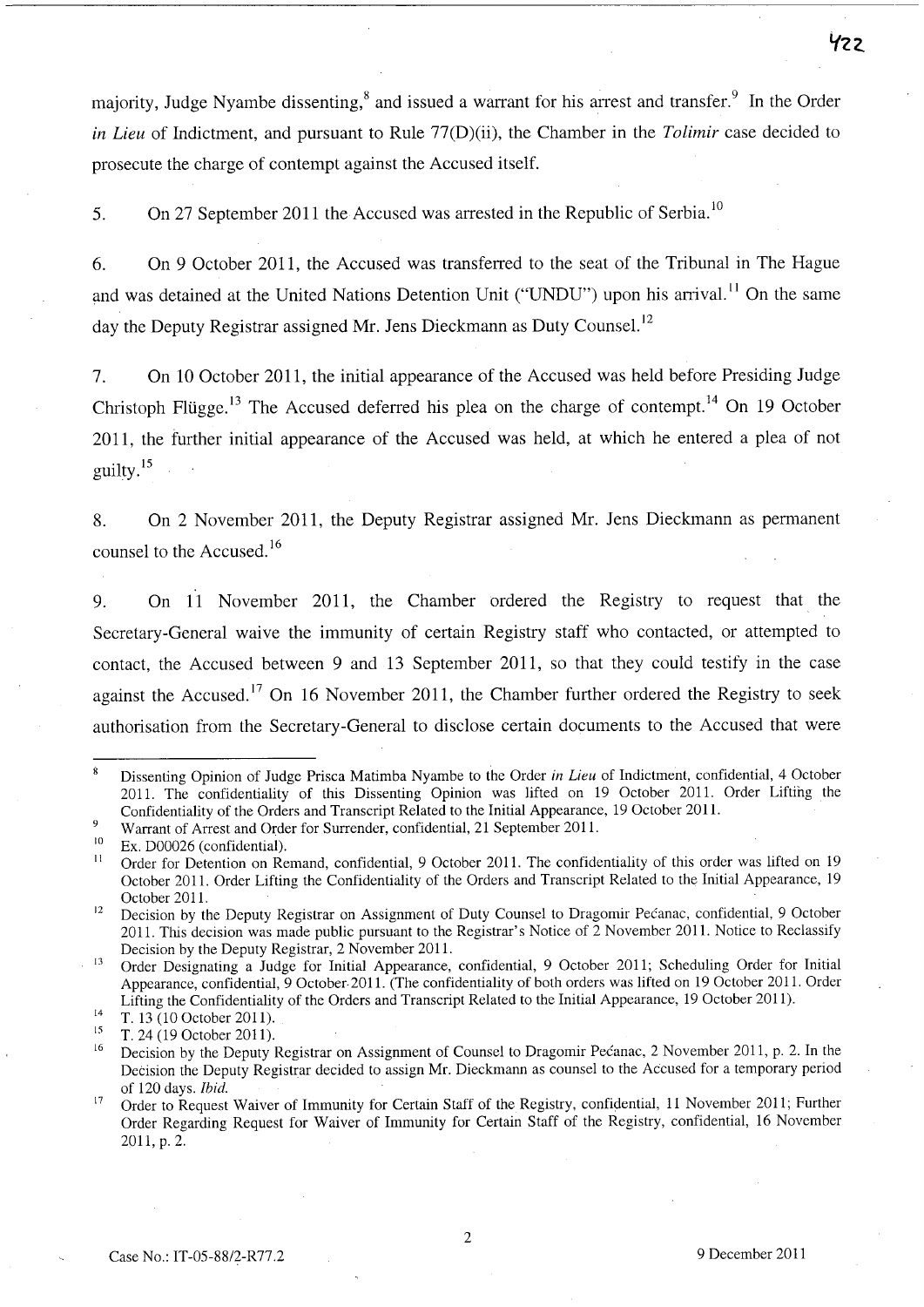relevant to the case against him and that gave a record of the alleged contacts between him and the  $VWS.$ <sup>18</sup>

10. On 23 November 2011, the Registrar informed the Chamber that the Secretary-General had declined to waive the immunity of the Registry staff and had not authorised the disclosure of the documents giving a record of the alleged contacts between the Accused and the VWS.<sup>19</sup> The Registrar submitted that he was, therefore, not in a position to make the staff members concerned available or to disclose the documents sought by the Accused. $20$ 

11. On 24 November 2011, the Accused requested, *inter alia,* that the Chamber dismiss the contempt charge against him in the Order *in Lieu* of Indictment and order the immediate release of the Accused from the UNDU, based on the argument that the charge lacked evidentiary support.<sup>21</sup> On 28 November 2011, the Chamber denied the Accused's request, based on the reasoning, *inter alia,* that it would be in the interests of justice for the relevant facts and evidence to be presented in the course of a trial which was to be held, as far as possible, in public and in which all relevant evidence and submissions could be presented so that the Chamber would· be best placed to determine the truth in relation to what was alleged in the Order *in Lieu* of Indictment. 22

12. On 28 November 2011, the Chamber held the Pre-Trial Conference in the contempt case against the Accused.<sup>23</sup> The trial was held on 30 November 2011 and 1 December 2011.<sup>24</sup> The Chamber admitted four exhibits in the case against the Accused.<sup>25</sup>

13. The Accused presented oral Rule 98 *bis* submissions requesting a judgement of acquittal after the presentation of the case against  $\lim_{n \to \infty} 26$  The Chamber, by Majority, Judge Nyambe dissenting, denied the Accused's motion for judgement of acquittal pursuant to Rule 98 *bis* on the basis that it concluded that it was not the case that there was no evidence capable of supporting a conviction of the Accused. $27$ 

*'f2(* 

<sup>&</sup>lt;sup>18</sup> Decision on Motion for Disclosure from the Victims and Witnesses Section, confidential, 16 November 2011, p. 3.<br><sup>19</sup> Begistrary Submission Burguart to Pule 33(B) of the Pules Begarding Testimony of VWS Staff and VWS Registrar's Submission Pursuant to Rule 33(B) of the Rules Regarding Testimony of VWS Staff and VWS Disclosure, confidential, 23 November 2011, para. 5.

<sup>20</sup>*Ibid.,* para. 7.

Dragomir Pećanac's Motion to Dismiss the Order in Lieu of Indictment and Request for Stay of Deadline, confidential, 24 November 2011, pp. 9-10.

<sup>&</sup>lt;sup>22</sup> Further Partial Decision on the Motion to Dismiss the Order in Lieu of Indictment and Request for Stay of Deadline, 28 November 2011, pp. 4-5.

<sup>23</sup> Scheduling Order for the Pre-Trial Conference and the Start of Trial, 10 November 2011.

 $\frac{24}{25}$  *Ibid.* 

<sup>&</sup>lt;sup>25</sup> T. 51-52, 56-57 (30 November 2011).

<sup>&</sup>lt;sup>26</sup> T. 59–64, 65–66 (private session), 66, 67–68 (private session), 68–69 (30 November 2011).<br><sup>27</sup> T. 71, 72, (30 November 2011).

<sup>27</sup> T. 71-72 (30 November 2011).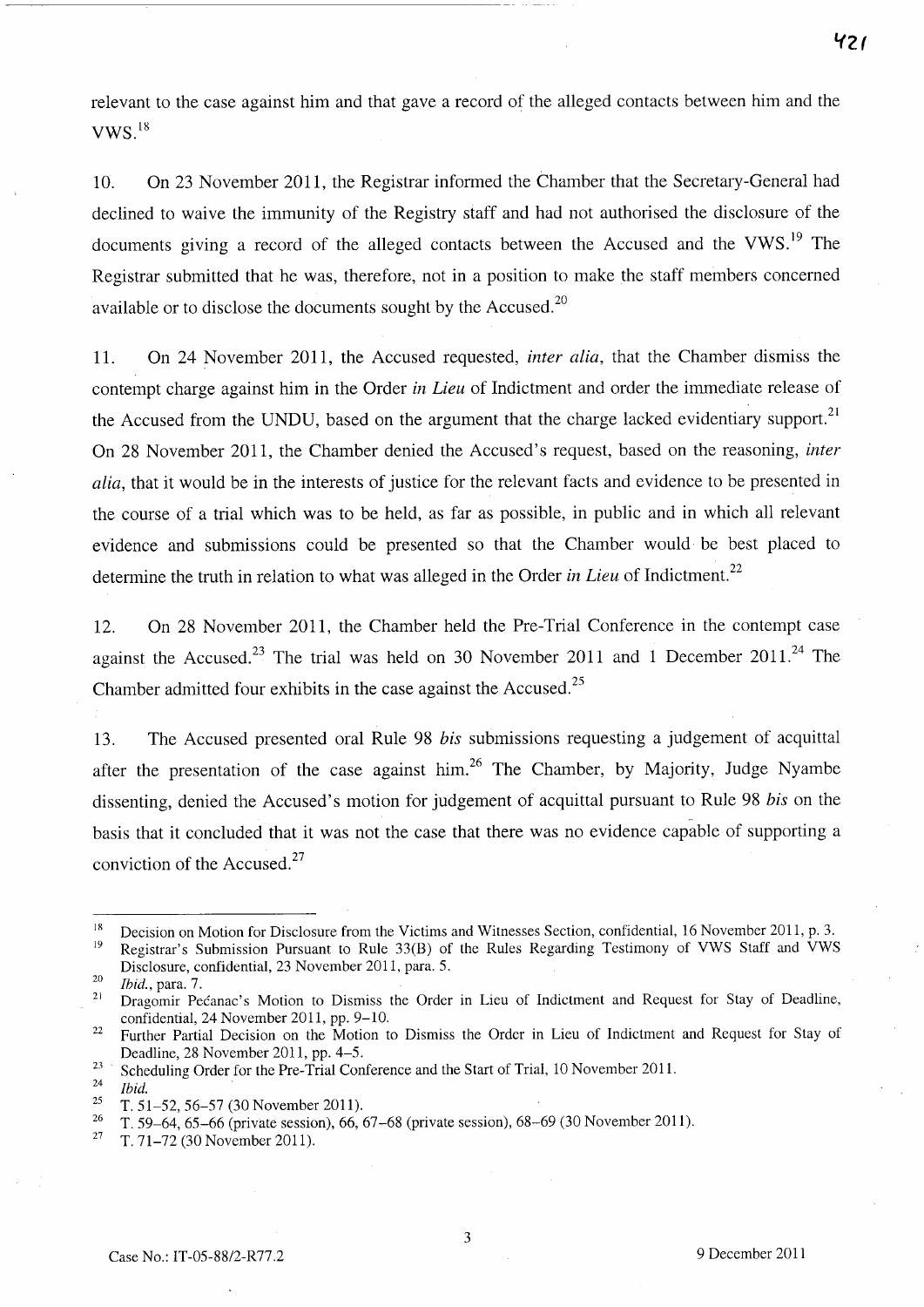14. The Chamber gave a summary of the case against the Accused on 30 November 2011.<sup>28</sup> It did not call any witnesses,  $29$  but admitted four documents under seal:  $30$  (1) the Subpoena,  $31$  (2) the Decision on Safe Conduct,<sup>32</sup> (3) the Memorandum of Service indicating that the Subpoena was served on the Accused on 2 September  $2011<sup>33</sup>$  and (4) the VWS Memorandum.<sup>34</sup>

15. The Accused requested the admission of 32 exhibits from the bar table.<sup>35</sup> He also initially notified the Chamber that he would be calling one witness.<sup>36</sup> During trial, the Accused withdrew the witness and one of the exhibits and the Chamber admitted the remaining 31 exhibits into evidence.<sup>37</sup> The Accused presented his closing arguments on 1 December 2011.<sup>38</sup>

## **11. APPLICABLE LAW**

16. Although contempt of court is not expressly articulated in the Statute of the Tribunal ("Statute"), it is well-established that the Tribunal possesses the inherent jurisdiction to pursue contempt proceedings.<sup>39</sup> The Appeals Chamber has recognised that to enforce the law, Chambers must have the ability to enforce their processes and to maintain dignity and respect. Contempt proceedings are therefore the necessary means "to ensure that [ ... ] [the Tribunal's] exercise of the jurisdiction which is expressly given to it by its Statute is not frustrated and that its basic judicial functions are safeguarded".<sup>40</sup>

#### 17. Rule 77(A) provides in relevant part:

The Tribunal in the exercise of its inherent power may hold in contempt those who knowingly and wilfully interfere with its administration of justice, including any person who

 $[...]$ 

<sup>36</sup> Dragomir Pećanac's Submissions Pursuant to Rule 65*ter* (G), confidential, 29 November 2011, para. 6.<br><sup>37</sup> T. 26, 20 (grinsta essaian), 20, 80 (20 November 2011). See Memorandum from Court Officer on Exhi

<sup>37</sup>T. 76-79 (private session), 79-80 (30 November 2011). *See* Memorandum from Court Officer on Exhibit Numbers Assigned Pursuant to Trial Chamber's Order Dated 30 November 2011, confidential, 1 December 2011 (in which the exhibits admitted were given Exhibit Numbers from Ex. D00001 to Ex. D00031).

<sup>&</sup>lt;sup>28</sup> T. 47-48, 48-49 (private session), 49, 49-50 (private session), 50-51 (30 November 2011).

<sup>&</sup>lt;sup>29</sup> T. 46, 51 (30 November 2011).<br><sup>30</sup> T. 51, 52, 56, 57 (30 November

 $\frac{30}{31}$  T. 51–52, 56–57 (30 November 2011).

 $\frac{31}{32}$  Ex. C00001 (confidential).

 $\frac{32}{33}$  Ex. C00002 (confidential).

 $\frac{33}{34}$  Ex. C00003 (confidential).

 $rac{34}{35}$  Ex. C00004 (confidential).

<sup>&</sup>lt;sup>35</sup> Dragomir Pecanac's Motion to Admit Documents from the Bar Table, confidential, 29 November 2011.

<sup>&</sup>lt;sup>38</sup> T. 82-86, 86-91 (private session), 91-93, 93-100 (private session), 101, 101-104 (private session), 104-105, 105-106 (private session), 106-107 (l December 2011).

<sup>&</sup>lt;sup>39</sup> Prosecutor v. Duško Tadić, Case No. IT-94-1-A-R77, Judgement on Allegations of Contempt Against Prior Counsel, Milan Vujin, 31 January 2000 ("Milan Vujin Contempt Judgement"), paras. 13-26; Prosecutor v. Ivica *Marijačić and Markica Rebić, Case No. IT-95-14-R77.2, Judgement, 10 March 2006, para. 13.* 

<sup>&</sup>lt;sup>40</sup> Milan Vujin Contempt Judgement, para. 13.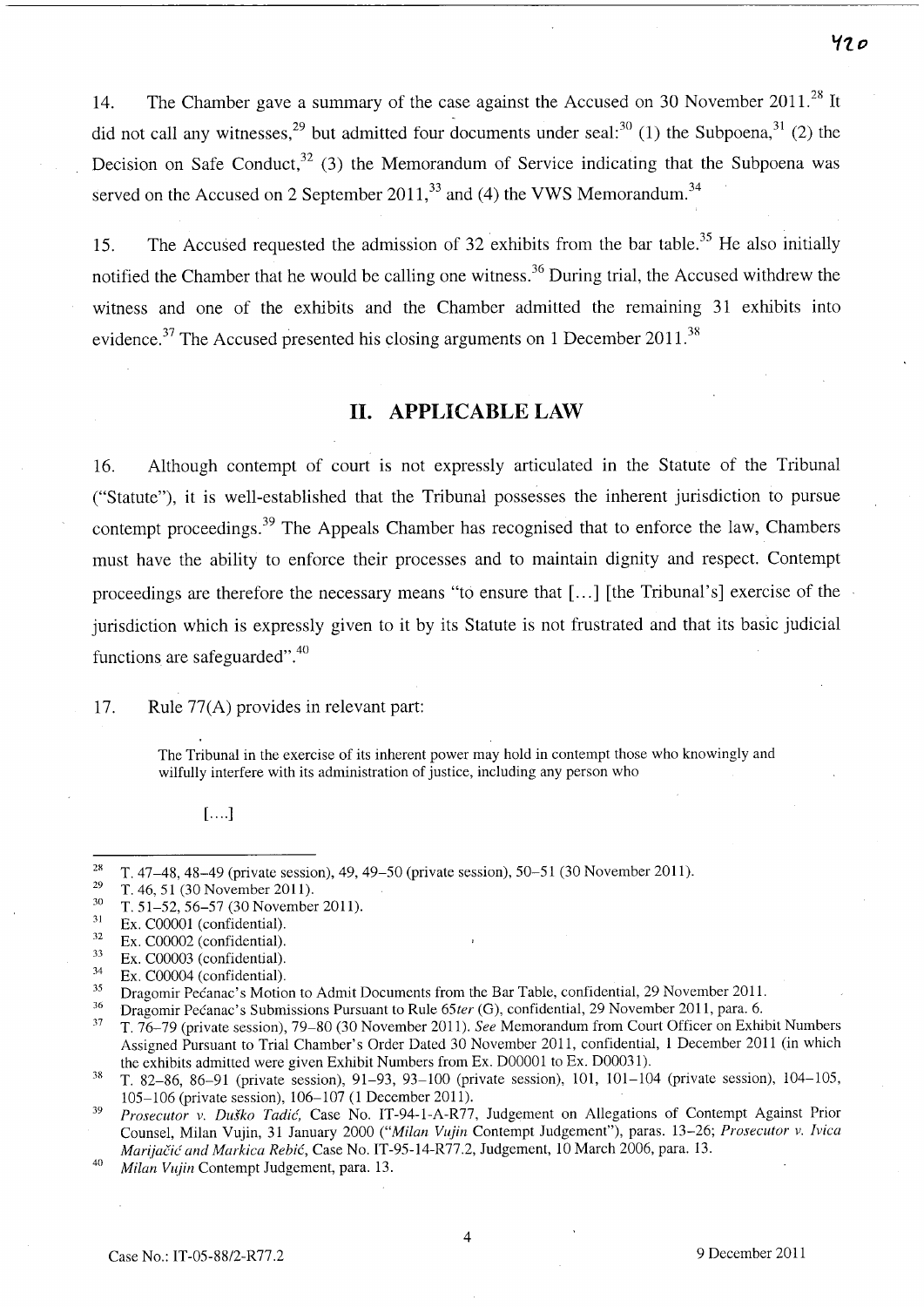(iii) without just excuse fails to comply with an order to attend before or produce documents before a Chamber;

 $[$ .... $]$ 

18. To satisfy the *actus reus* of contempt under Rule 77(A), an order by a Chamber, whether oral or written, must be objectively breached.<sup>41</sup> The Appeals Chamber has held that a "violation of a court order *as such* constitutes an interference with the International Tribunal's administration of justice".<sup>42</sup>

19. Furthermore, any knowing and wilful conduct in violation of a Chamber's order meets the requisite *mens rea* for contempt.43 **In** the *Contempt Case Against Florence Hartmann,* the Trial Chamber held:

Where it is established that an accused had knowledge of the existence of a Court order, a finding of intent to violate the order will almost necessarily follow. Wilful blindness to the existence of the order, or reckless indifference to the consequences of the act by which the order is violated may satisfy the mental element. Mere negligence in failing to ascertain whether an order had been made is insufficient.<sup>44</sup>

The Appeals Chamber considered this analysis to be consistent with Appeals Chamber precedent and it held that the Prosecution was not required to prove specific intent to interfere with the administration of justice in order to secure a conviction under Rule  $77(A)$ .<sup>45</sup>

## **Ill. THE CASE AGAINST THE ACCUSED**

20. **In** the Subpoena that was addressed to the Accused, the Chamber ordered the Accused to

appear at the seat of the Tribunal at Churchillplein 1, 2517 JW The Hague, Netherlands, during the week of 5 September 2011 on a date and time to be specified or at such other time as may be communicated to you, to testify before this Chamber in the case of *Prosecutor* v. *Tolimir,* or to show good cause why you should not testify.<sup>46</sup>

The Subpoena goes on to state that the date of testimony is subject to change and that certain actions will be taken by the VWS, representatives of the Tribunal and the Government of the Republic of Serbia.<sup>47</sup> The Subpoena included the following warning:

<sup>41</sup>  *In the Contempt Case Against Florence Hartmann,* Case No. IT-02-54-R77.5, Judgement on Allegations of Contempt, 14 September 2009 *("Hartmann* Contempt Trial Judgement"), para. 2l.

<sup>42</sup>  *Prosecutor* v. *Josip Jovic,* Case No. IT-95-14 & 14/2-R7-A, Judgement, 15 March 2007 *("Jovic* Contempt Appeal Judgement"), para. 30 (emphasis in original) (quoting *Prosecutor* v. *Ivica Marijacic and Markica Rebic,* Case No. IT-95-14-R77.2, Judgement, 27 September 2006 *("Marijačić and Rebić Contempt Appeal Judgement")*, para. 44).

<sup>43</sup>  *Hartmann* Contempt Trial Judgement, para. 53.

<sup>44</sup>  *Ibid.,* para. 22.

<sup>45</sup>  *In the Contempt Case Against Florence Hartmann,* Case No. IT-02-54-R77.5-A, Judgement, 19 July 2011, para. 128.

<sup>46</sup>  Order *in Lieu* of Indictment, p. 1 *[emphasis removed].* 

<sup>47</sup>  Subpoena, p. 1.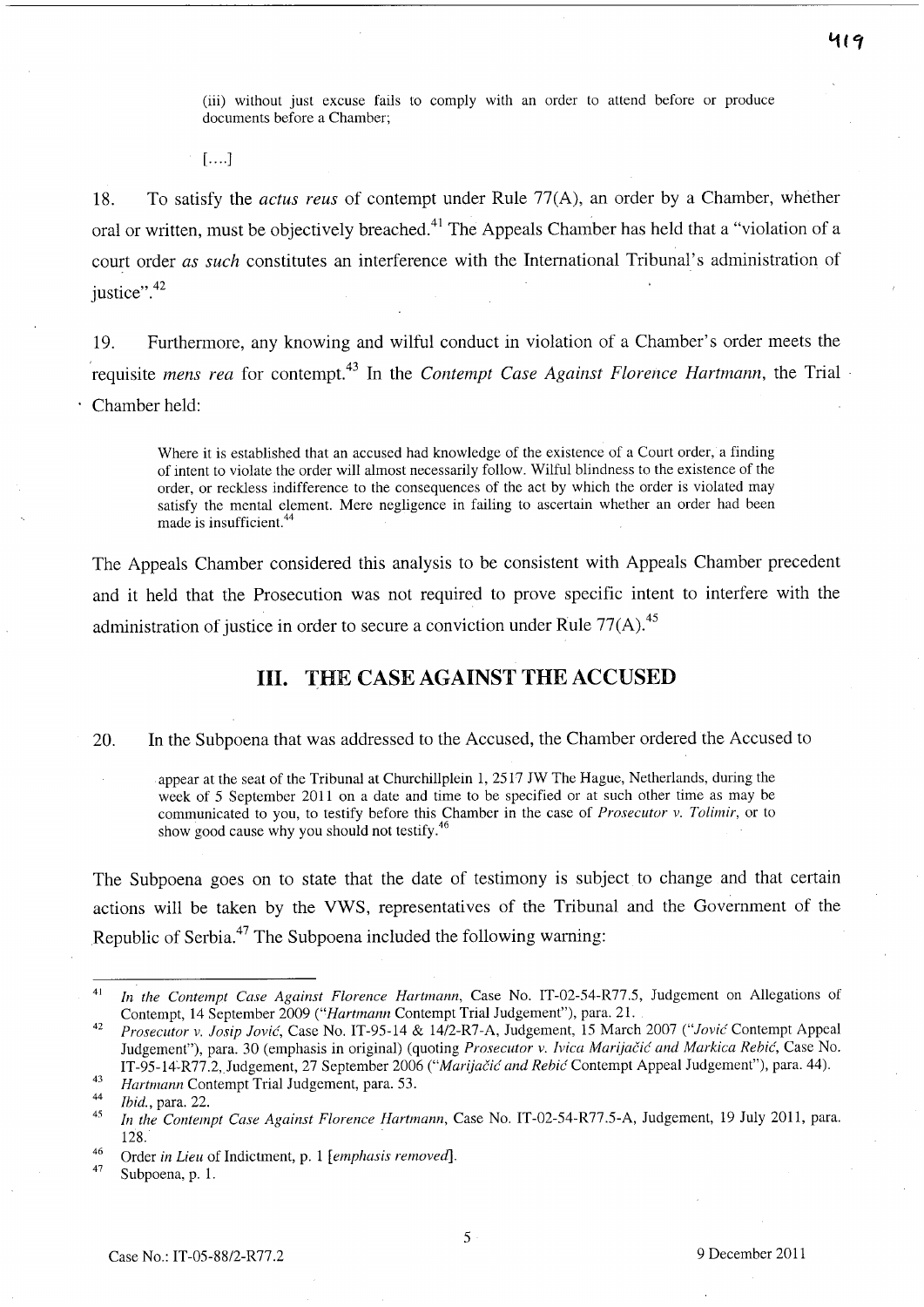Failure to comply with this Subpoena may constitute contempt of the Tribunal under Rule 77, which is punishable by a term of imprisonment not exceeding seven years, a fine not exceeding  $100,000$  F  $100,000$  Euros, or both. $4$ 

21. In the Order *in Lieu* of Indictment the Chamber ordered the prosecution of the Accused for contempt of the Tribunal, punishable under Rule 77 and it stated that his prosecution was being pursued for

having been informed on 2 September 2011 of the contents of the *subpoena ad testificandum* dated 31 August 2011, and of his obligation to appear before the Chamber, obstructing all attempts by the VWS to implement the Decision on Safe Conduct and make arrangements for his travel to The Hague, thereby failing to appear before the Chamber as ordered or to show good cause why he could not comply with the Subpoena, and therefore knowingly and wilfully interfering with the administration of justice by refusing to comply with the Subpoena.<sup>49</sup>

## **IV. THE DEFENCE CASE**

22. As the Chamber indicated before the presentation of the Defence case,<sup>50</sup> the Chamber has considered the submissions pursuant to Rule 98 *his* as well as the closing arguments in determining the responsibility of the Accused.

23. The Accused addressed three questions in both his closing arguments and his Rule 98 *his*  submissions: first, whether the Accused failed to comply with an order to attend before the Chamber; secondly, if so, whether he had a just excuse; and, thirdly, whether the Accused knowingly and wilfully interfered with the administration of justice.<sup>51</sup>

24. With regard to the first question, the Accused submitted that the Subpoena did not specify a contact person or contact office where he should submit good cause, nor the date on which he was required in The Hague to give testimony.<sup>52</sup> The Accused also submitted that he was informed that the date of testimony was subject to change and that he would be notified of any change in the date through the Registrar.<sup>53</sup> He pointed out that the Subpoena ends with the words "the Tribunal and the Government of the Republic of Serbia have been directed to take whatever steps are reasonably necessary to ensure his appearance at trial".<sup>54</sup> In the submission of the Accused, on the basis of the Subpoena and the Memorandum of Service, the following steps needed to, be taken to ensure his appearance at trial: contacting him with information about date of appearance and travel; securing a

**'flf** 

*<sup>48</sup> Ibid.,* p. 2 *[emphasis removed].* 

<sup>49</sup> Order *in Lieu* of Indictment, p. 3.

<sup>50</sup> T. 80 (30 November 2011) ("JUDGE FLUEGGE: [ .... ] You requested two hours [for closing arguments]. In light of your submission pursuant to Rule 98 bis, I think it should be appropriate to have one hour.")<br>T. 63 (30 November 2011); T. 85 (1 December 2011).<br> $52 \times 52 \times 52$ 

 $\frac{52}{53}$  T. 87 (private session) (1 December 2011).<br>  $\frac{53}{54}$  T. 87, 88 (private session) (1 December 20

<sup>54</sup> T. 87-88 (private session) (1 December 2011). The final sentence of the Subpoena in fact reads: "Representatives of the Tribunal and the Government of the Republic of Serbia have been directed to take whatever steps are reasonably necessary to ensure service of this Subpoena and your appearance at trial." Subpoena, p. 1.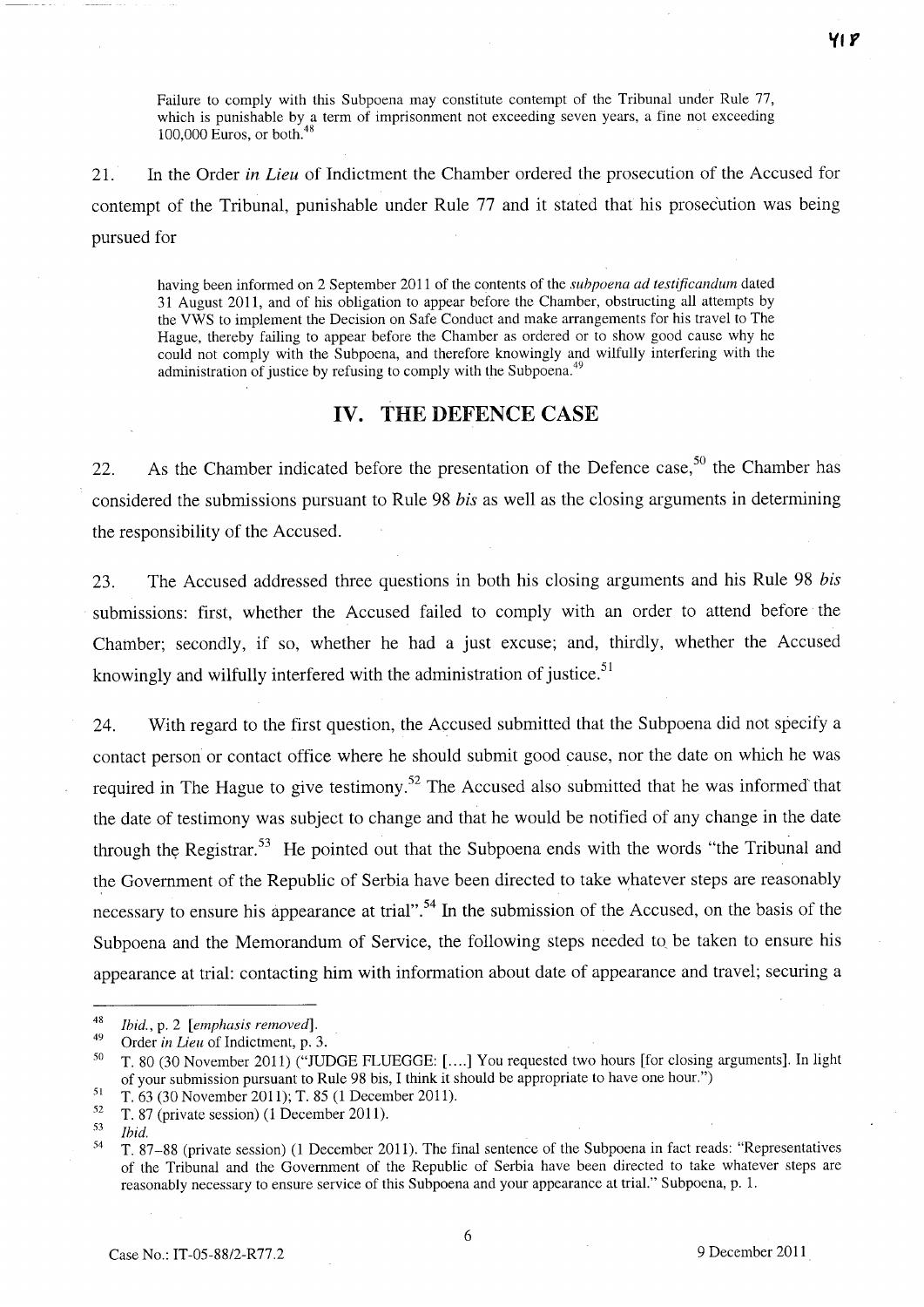national passport to travel internationally; evaluating his health; issuing an Order for Safe Conduct; and securing the permission of his Government for his testimony.<sup>55</sup>

25. It is the position of the Accused that while an Order for Safe Conduct was issued, the organs of the Tribunal did not communicate a specific time for the Accused to present himself for testimony or travel dates; they did not provide him with a passport until 7 October 2011;<sup>56</sup> they did not take any steps to obtain medical records from the Accused and they did not schedule or attempt to schedule any evaluation to determine his fitness for testimony; and finally they did not make any attempt to obtain permission from the Government of Serbia to allow him to testify on potentially confidential matters.<sup>57</sup> The Accused submits that he was doing as he was ordered in the Subpoena . and awaiting a proper contact by the local authorities as indicated in the last sentence of the Subpoena.<sup>58</sup>

26. With regard to the question whether the Accused had a just excuse, the Accused submits that he did not receive the Order for Safe Conduct to allow him to travel until 14 September 2011, which was the date on which he was scheduled to testify;<sup>59</sup> the evidence does not show that anyone from the Tribunal or the Serbian authorities contacted him about processing a passport; $60$  the proper procedure of authorisation for his testimony in view of his previous employment had not been followed in accordance with the law;<sup>61</sup> and finally  $[REDACTED]^{62}$ 

27. As to whether the Accused knowingly and wilfully interfered with the administration of justice, it is his contention that he was substantially compliant throughout these events and, in particular, he provided information and stated a "willingness to testify (sic)".<sup>63</sup> In the submission of the Accused, there is no direct evidence of an intention to obstruct;<sup>64</sup> and that if any weight is attached to the VWS Memorandum, it is reasonable to believe that the VWS personnel misunderstood the Accused's reaction as unwillingness instead of a disproportionate response due

 $\frac{56}{57}$  Ex. D00029 (confidential).

<sup>55</sup>T. 89-90 (private session) (1 December 2011). *et* T. 65 (private session) (30 November 2011).

<sup>57</sup> T. 93–94 (private session) (1 December 2011). *Cf.* T. 65–66 (private session) (30 November 2011).

 $^{58}$  T. 95 (private session) (1 December 2011).

 $^{59}$  T. 97 (private session) (1 December 2011).<br> $^{60}$  T. 98 (private session) (1 December 2011).

 $^{60}$  T. 98 (private session) (1 December 2011).

<sup>61</sup>*Ibid.* 

 $^{62}$  [REDACTED]

<sup>63</sup> T. 101-102 (private session) (1 December 2011) (referring to Ex. C00003 (confidential)). *Cl* T. 66, 68 (private session) (30 November 2011).

<sup>64</sup>T. 102-103 (private session) (1 December 2011); Ex. C00003 (confidential). *et* T: 66, 67 (private session) (30 November 2011).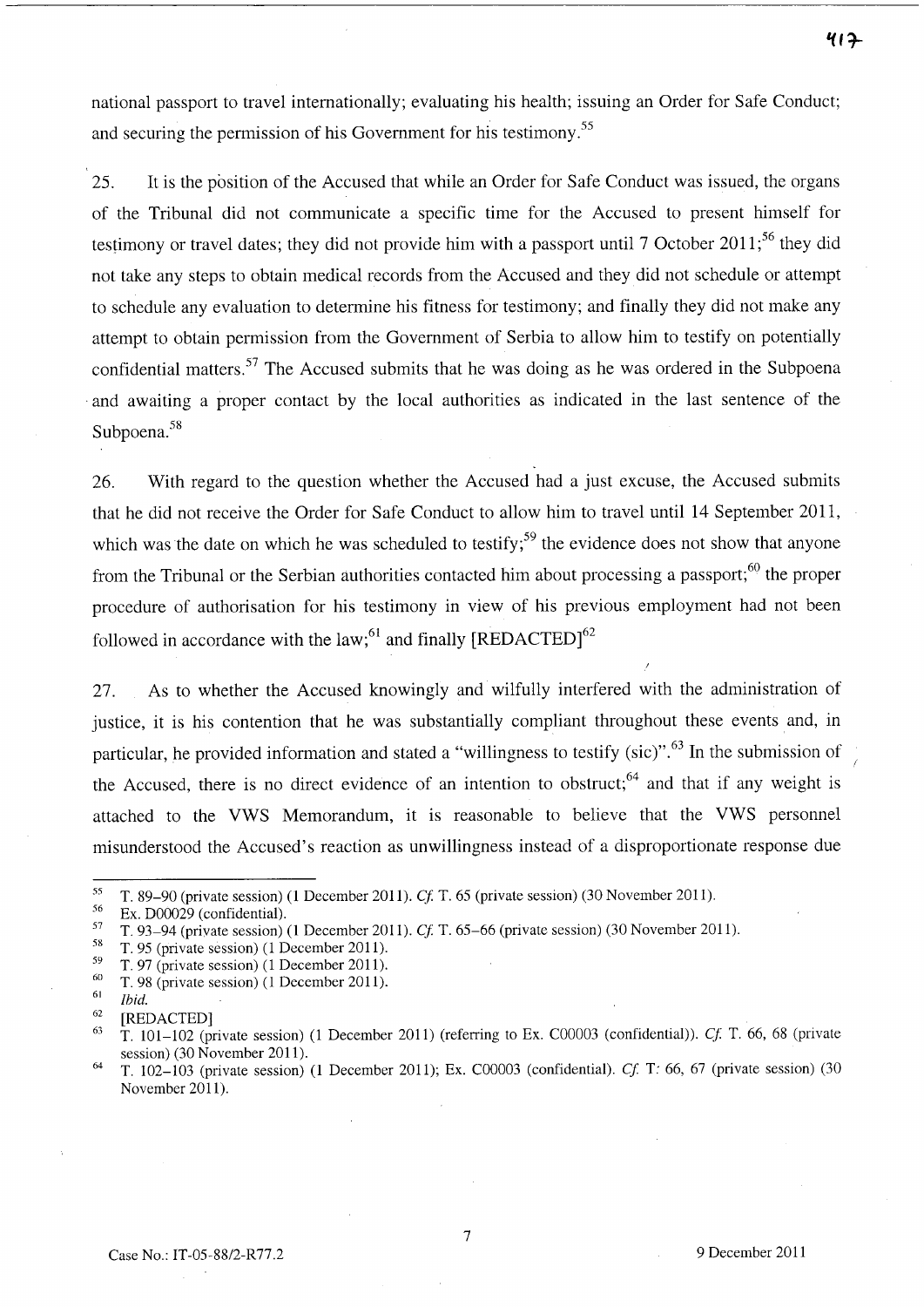to his mental illness.<sup>65</sup> The Accused concludes that on the totality of the record there can be no finding of *mens rea* sufficient for a conviction for contempt.<sup>66</sup>

## v. DISCUSSION

#### A. The *Actus Reus* of Contempt

28. The Chamber will now examine whether during the period from the service of the Subpoena on the Accused on 2 September 2011 to his arrest on 27 September 2011 the Accused failed to appear before the Chamber as ordered or to show good cause why he could not comply with the Subpoena.

29. The Accused did not appear as ordered before he was arrested on 27 September 2011.<sup>67</sup>

30. The Memorandum of Service is important evidence in relation to the question whether the Accused showed good cause why he could not comply with the Subpoena. In the Memorandum of Service, the Accused is recorded by a Senior Police Inspector in Belgrade ("Police Officer") as having indicated that he was "unable to give testimony for reasons of health".<sup>68</sup> This without further specifics or substantiation cannot amount to showing good cause why he should not testify. He is also recorded as having stated that "[a]s a former member of the armed forces of the Army of the SFR Y, Army of Yugoslavia, Army of Republic of Srpska, [he] has the obligation to keep the state, official and military secrets".<sup>69</sup> Again, this cannot amount to showing good cause why he should not testify. It is certainly no impediment to his appearance or to his giving testimony on matters not covered by this obligation. In addition, a procedure could have been followed whereby authorisation could have been obtained in connection with his testimony.<sup>70</sup> In the other points that he mentions—lack of a passport, the need for a safe conduct order and [REDACTED] —the Accused is simply raising practical matters that he and the relevant authorities needed to resolve before he could appear. Moreover, the report on the service of the Subpoena contained in the Memorandum of Service is in no sense a communication with the Tribunal. The Memorandum of Service contains the signature of the Accused, but this merely demonstrates that he had received the Subpoena.

<sup>&</sup>lt;sup>65</sup> T. 103 (private session) (1 December 2011); Ex. C00004 (confidential).

<sup>&</sup>lt;sup>66</sup> T. 104 (private session) (1 December 2011).

 $^{67}$  Ex. D00026 (confidential), p. 1.

 $^{68}$  Ex. C00003 (confidential).

*<sup>69</sup> Ibid.* 

Ex. D00024, pp. 3, 8 (Law on Cooperation Between Serbia and Montenegro with the International Tribunal for the Prosecution of Persons Responsible for Serious Violations of International Humanitarian Law Committed in the Territory of the former Yugoslavia since 1991, Arts. 11,32(1)).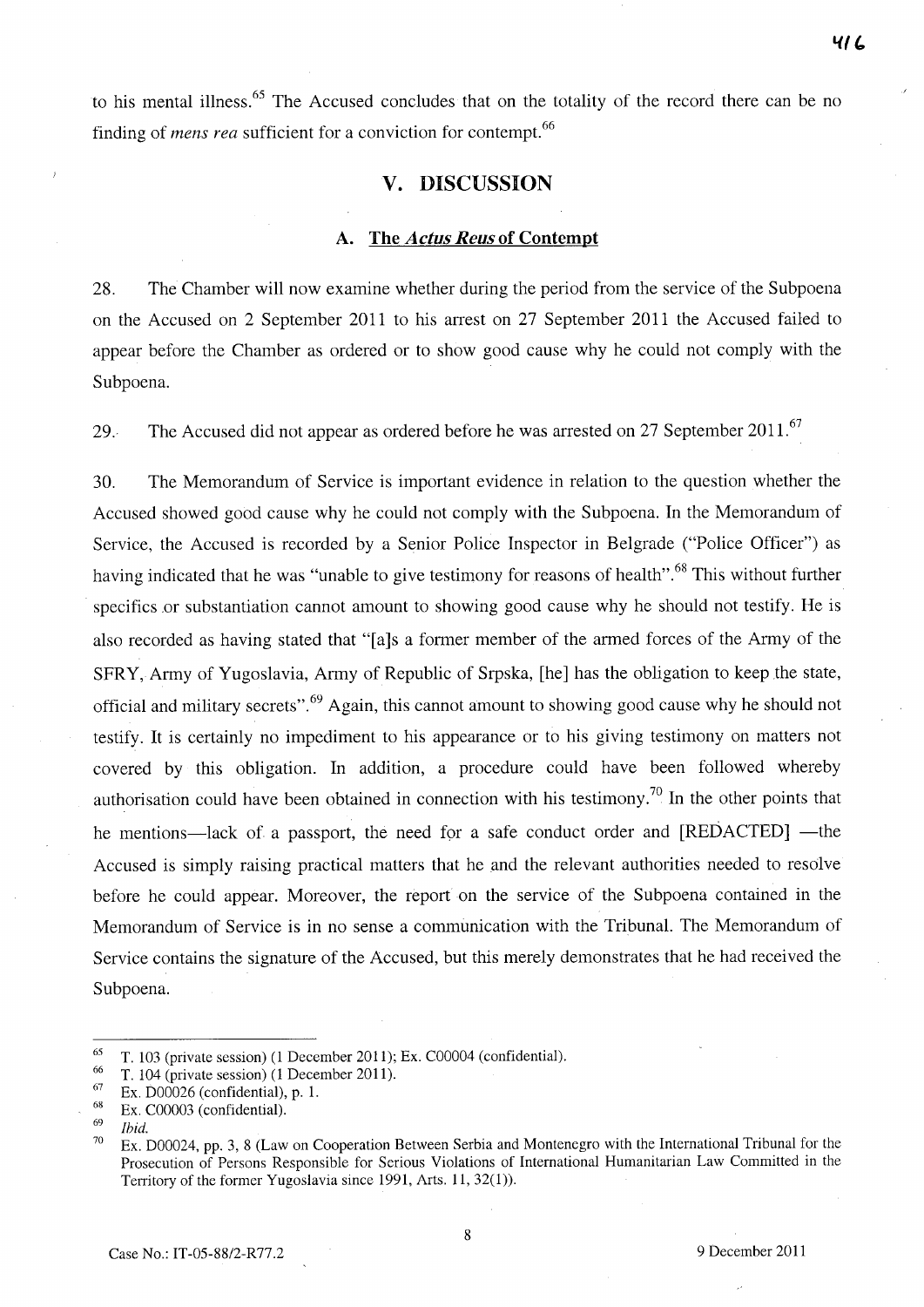31. The Accused has accepted the truth of the contents of the Memorandum of Service.<sup>71</sup>

32. Of the various issues that the Accused is recorded as having raised with the Police Officer on 2 September 2011, only "reasons of health", if properly substantiated, could constitute a "good cause" for not complying with the Subpoena. After service of the Subpoena, the Accused took no steps to substantiate these "reasons of health".<sup>72</sup>

33. The Subpoena imposed an obligation on the Accused to appear before the Tribunal during the week of 5 September 2011 or on a further date to be specified.<sup>73</sup> It also alerted him to the manner in which this was to be facilitated. Much of what the Accused has submitted rests on the lack of evidence of action on the part of the VWS and the Government of Republic of Serbia to facilitate his attendance at the Tribunal<sup>74</sup> and the lack of evidence that he was informed of the date and time that he should appear at the seat of the Tribunal.<sup>75</sup> Irrespective of the practical arrangements to be made by the VWS and the Serbian authorities for his travel to the Tribunal, in the entire period from the moment of service of the Subpoena until his arrest on 27 September 2011, the Accused took none of the multiplicity of actions necessary either to facilitate his attendance at the Tribunal or to show good cause why he should not attend. He could have communicated with the Tribunal by telephone or in writing. He did not do so despite the contact that the Tribunal staff had with him as shown by the VWS Memorandum.

·34. The Chamber, by majority with Judge Nyambe dissenting, concludes that the Accused neither appeared before the Chamber as ordered nor showed good cause why he could not comply with the Subpoena.

#### **B. The** *Mens Rea* **of Contempt**

35. During the conflict in Bosnia and Herzegovina in 1995, the Accused despite his relative youth was a Security and Intelligence Officer in the Main Staff of the Army of Republika Srpska

------------------------

<sup>71</sup> Notice in Compliance with Order Regarding Documents Referred to in the Order in Lieu of Indictment, 9 November 2011, p. 2.

<sup>&</sup>lt;sup>72</sup> The Accused was not only aware of where relevant documentation on his medical condition was held but he even had an extensive collection of such documentation at his home. *Prosecutor v. Zdravko Tolimir,* Case No. IT-05- 88/2-T, T. 17965-17966 (10 October 2011) ("The original medical file, much more extensive than the documents I have with me, are at -- is at my home. All that I have of my medical documentation is easily verifiable at the Military Medical Centre in Karaburma, the Military Medical Centre in Belgrade and the Military Medical Academy also in Belgrade.").

 $\frac{73}{74}$  Subpoena, p. 1.

<sup>74</sup> T. 89-90 (private session), 93-94 (private session), 97 (private session), 98 (private session) (1 December 2011).

<sup>75</sup> T. 87 (private session), 93 (private session), 95 (private session) (1 December 2011).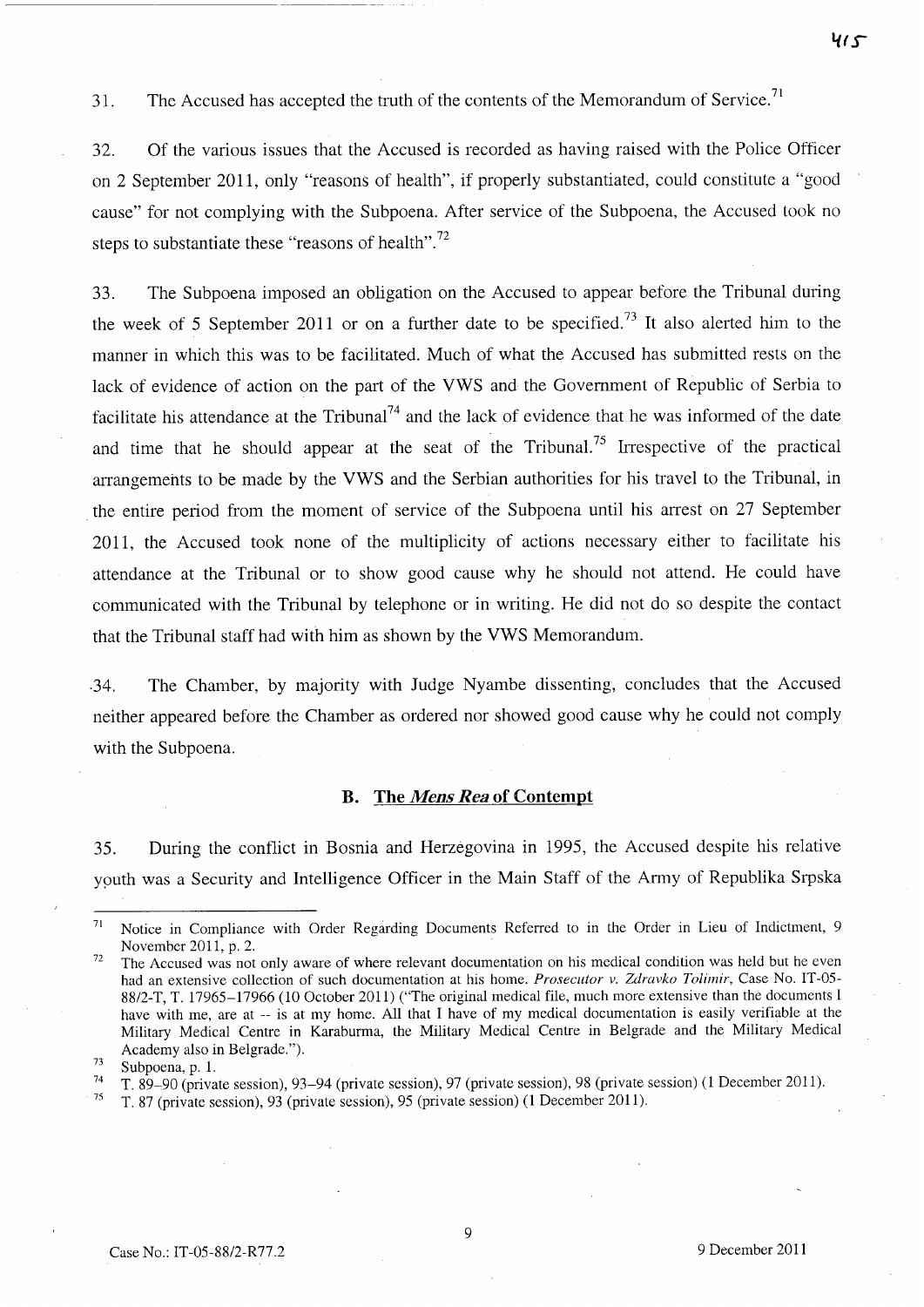("VRS").<sup>76</sup> Further, it is evident from the reports of two doctors who assessed him while he was in the UNDU that  $[REDACTED]^{77}$   $[REDACTED]^{78}$   $[REDACTED]^{79}$ 

36. The Memorandum of Service establishes that the Accused was fully aware of the contents of the Subpoena and even that he was able to make the subtle and important distinction between appearing and giving testimony at the Tribunal.<sup>80</sup> Therefore the Chamber, by majority with Judge Nyambe dissenting, finds that the Accused was fully able to comprehend not only the Subpoena and its implications but also the obligations it imposed on him from its service on 2 September 2011 until his arrest on 27 September 2011.

37. The Chamber, by majority with Judge Nyambe dissenting, concludes that the Accused knowingly and wilfully interfered with the administration of justice and therefore the requisite *mens rea* for contempt is proven.

## **C. Conclusion on the Responsibility of the Accused**

38. The Chamber, by majority with Judge Nyambe dissenting, concludes that, by failing to appear before the Chamber as ordered or to show good cause why he could not comply with the Subpoena, the Accused knowingly and wilfully interfered with the administration of justice and thereby committed an act of contempt of the Tribunal punishable under Rule 77.

#### **VI. SENTENCING**

39. The purpose of the law of contempt is to prevent frustration of the administration of justice.<sup>81</sup> In deciding the punishment to be imposed for contempt, Chambers have taken into consideration both the gravity of the conduct involved and the need to deter such conduct in the future.<sup>82</sup> Article 24 of the Statute and Rule 101 contain general guidelines for Trial Chambers about the factors that should be taken into account when determining the punishment, such as aggravating and mitigating factors and the individual circumstances of the accused. While Trial Chambers are obliged to take these factors into account when determining the punishment, they are not limited to

<sup>&</sup>lt;sup>76</sup> Ex. D00031 (confidential), p. 1.<br><sup>77</sup> EPEDACTED1

 $^{77}$  [REDACTED]

<sup>[</sup>REDACTED]

 $^{79}$  [REDACTED]

 $\frac{80}{81}$  Ex. C00003 (confidential).

<sup>81</sup>*See Prosecutor* v. *Zlatko Aleksovski,* Case No. IT-95-14/l-AR77, Judgment on Appeal by Anto Nobilo Against Finding of Contempt, 30 May 2001, para. 36.

*<sup>82</sup> Prosecutor* v. *Domagoj Margetic,* Case No. IT-95-14-R77.6, Judgement on Allegations of Contempt, 7 February 2005, para. 84; *Prosecutor* v. *Josip Jovic,* Case No. IT-95-14 & *1412-R77*, Judgement, 30 August 2006, para. 26; *Prosecutor v. Haraqija and Morina, Case No. IT-04-84-R77.4, Judgement on Allegations of Contempt, 17* December 2008, para. 103.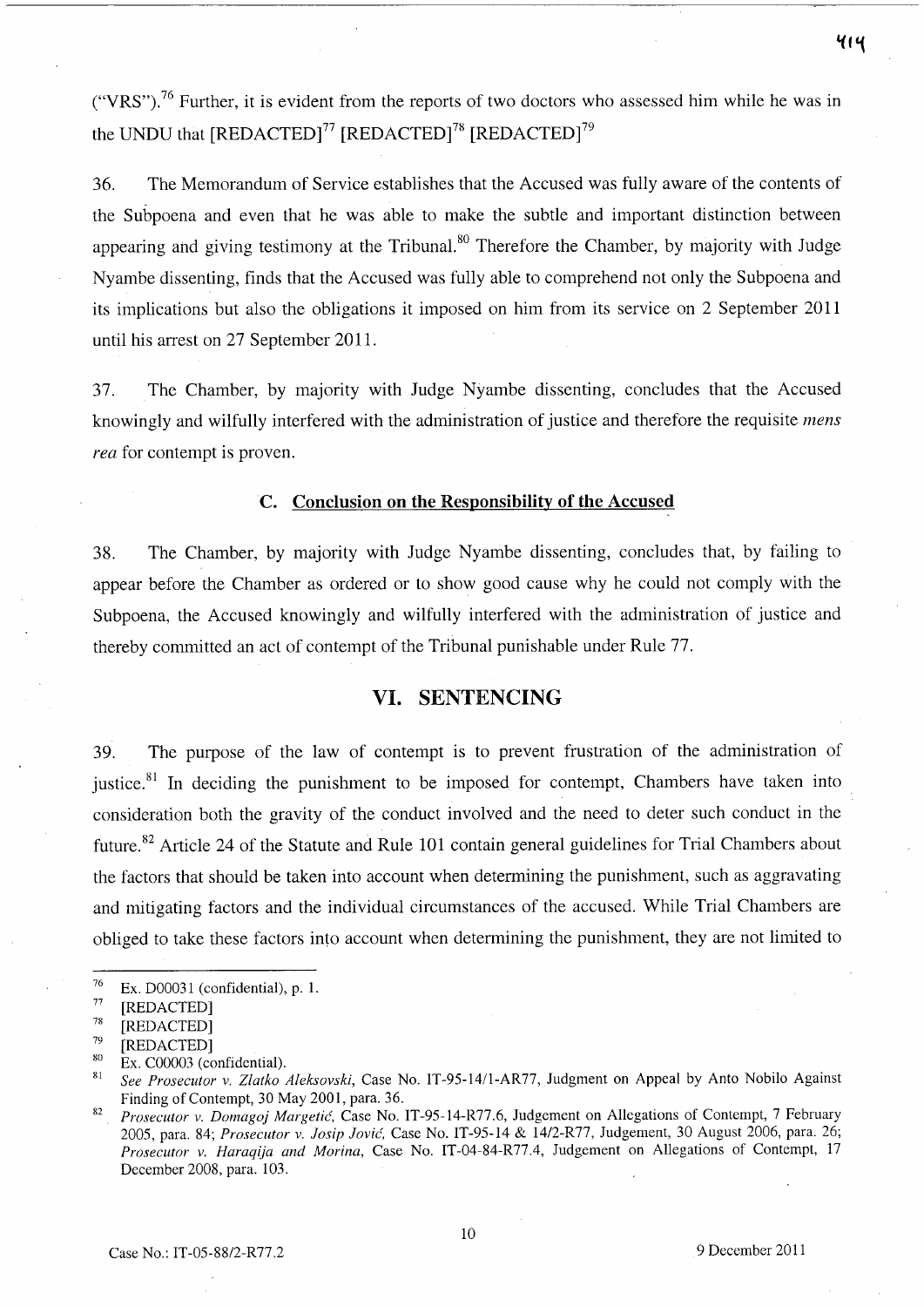considering them alone. Furthermore, they are vested with a broad discretion as to the weight to be accorded to these factors, based on the facts of the particular case.<sup>83</sup>

40. **In** his submissions regarding sentencing, the Accused submitted that if the Chamber finds the Accused guilty, he should be sentenced to "time served" and that such a sentence would be more than adequate in view of his medical condition and certain aspects of his treatment while in  $d$  etention.  $84$ 

41. Contempt of the Tribunal is a senous offence, which goes to the essence of the administration of justice. By his failure to comply with the Subpoena and to appear at the seat of the Tribunal and testify, the Accused has acted against the interests of justice. His failure to testify has deprived the Chamber of relevant evidence. The Tribunal is dependent on witness testimony and the deprivation of such relevant evidence amounts to a serious interference with the administration of justice, and in fact, endangers the fulfilment of the Tribunal's functions and mandate.

42. The Majority attaches some weight to the health of the Accused as a mitigating factor in his sentencing. [REDACTED] <sup>85</sup> [REDACTED]

43. The Chamber is vested with broad discretion in detennining the appropriate sentence for contempt.<sup>86</sup> Pursuant to Rule 77(G), it can impose a term of imprisonment of up to seven years, a fine not exceeding 100,000 euros, or both, for contempt.

44. **In** the current case, taking into account the gravity of the offence, and the mitigating factor mentioned above, the Majority holds that a single term of imprisonment of 3 (three) months is appropriate.

45. The Accused was held in detention in the Republic of Serbia from 27 September 2011, pending his transfer to the Tribunal,  $87$  which took place on 9 October 2011.<sup>88</sup> He has been held in the UNDU for a total of  $62$  days since 9 October 2011. Pursuant to Rule 101(C), credit shall be given to him for the 74 days he was detained in the Republic of Serbia and in the UNDU.

<sup>&</sup>lt;sup>83</sup> *Prosecutor v. Milan Martić, Case No. IT-95-11-A, Judgement, 8 October 2008, para. 329.*<br><sup>84</sup> T. 105, 106 (minste escaira) (1 December 2011).

<sup>84</sup>T. 105-106 (private session) (1 December 2011).

 $rac{85}{86}$  [REDACTED]

*<sup>86</sup> See Jovic* Contempt Appeal Judgement, para. 3S.

 $\frac{87}{88}$  Ex. D00026 (confidential).

Order for Detention on Remand, 9 October 2011.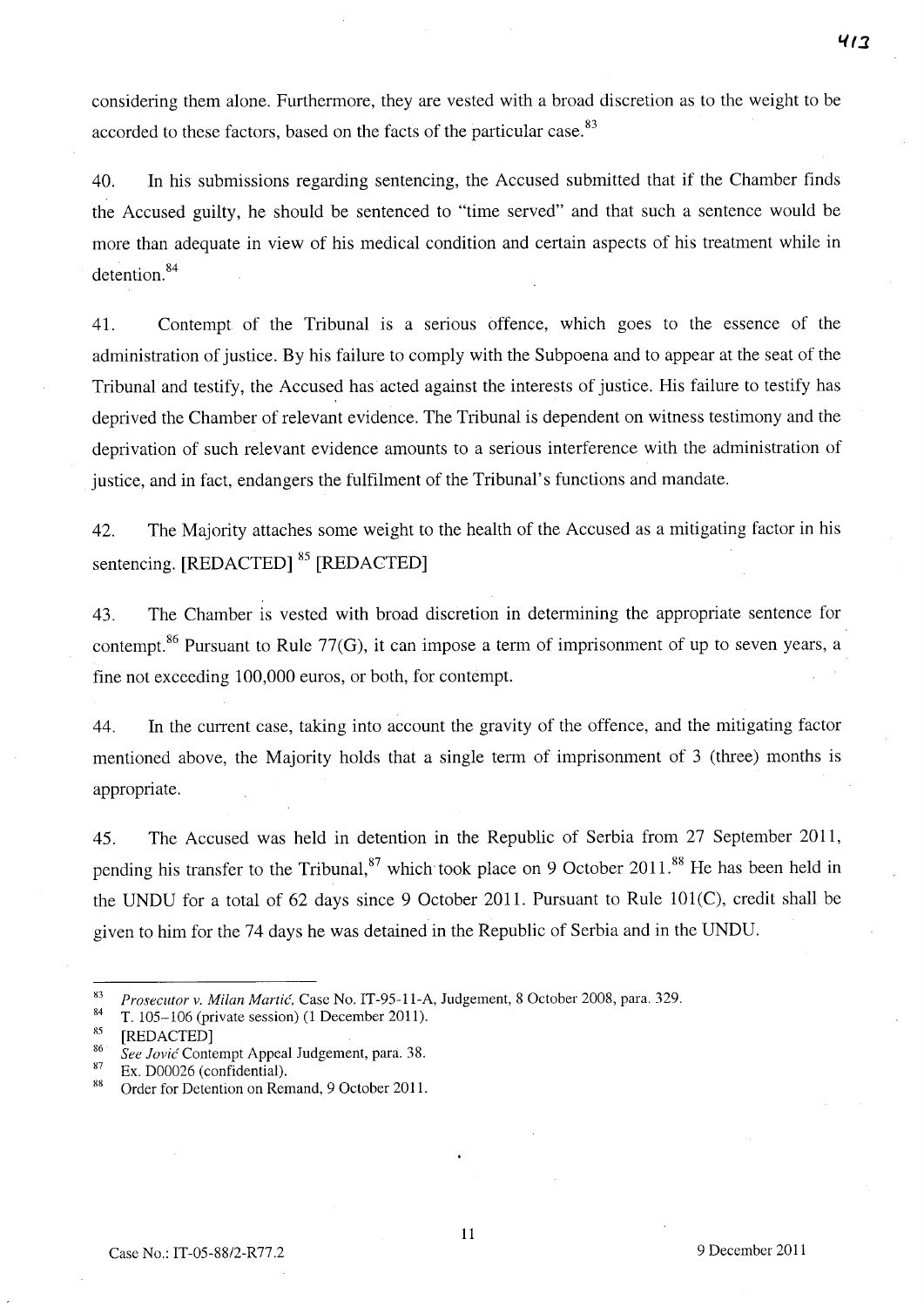## **VII. DISPOSITION**

46. For the foregoing reasons, having considered all of the evidence and the submissions in this case, pursuant to the Statute of the Tribunal and Rule 77, the Chamber decides, by majority with Judge Nyambe dissenting, that:

- (1) The Accused, Dragomir Pecanac, is **guilty** of contempt of the Tribunal, punishable under Rule 77;
- (2) The Accused, Dragomir Pecanac, is hereby sentenced to a single sentence of 3 (three) months of imprisonment, subject to credit being given for the 74 days that he spent in detention;
- (3) The Registry shall take all the measures necessary for the execution of this sentence;
- (4) Upon service of his sentence, the Accused shall be released, as soon as any necessary formalities with the relevant authorities have been completed; and
- (5) The Chamber hereby renders concurrently a public and redacted version of this Judgement.

Done in English and French, the English text being authoritative.

Ceristap Seine

Judge Christoph Flügge Presiding Judge adua

Judge Prisca Matimba Nyambe

Dated this ninth day of December 2011 At The Hague The Netherlands

**[Seal of the Tribunal]**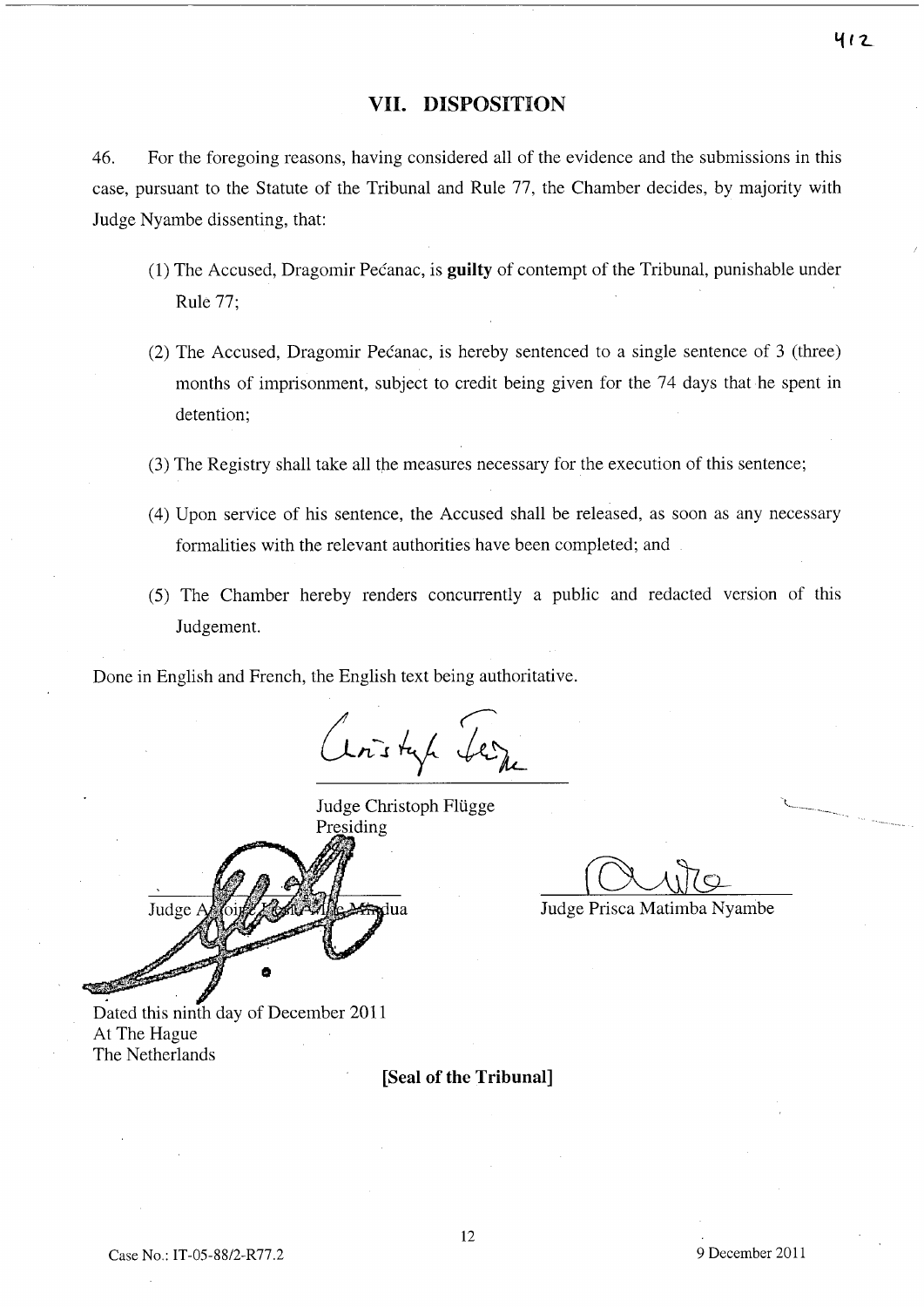## **VIII.** DISSENTING **OPINION OF** JUDGE PRISCA MATIMBA NYAMBE

1. From the outset I wish to remind myself that in accordance with the Statute and the Rules of Procedure and Evidence of the Tribunal, the Accused is presumed innocent until proven guilty beyond a reasonable doubt. There is no corresponding burden on the Accused to prove his innocence.

2. In this case the Chamber has assumed the role of both the Prosecutor and Judge which is allowed in accordance with Rule 77(D)(ii).

3. The Prosecution did not make an opening or closing statement. Instead the Chamber made a summary of the case against the Accused. The Defence also did not make an opening statement, but did make a closing statement. Neither party called any witnesses.

4. The Prosecution case is contained entirely in Prosecution Exhibits COOOOl to C00004. The Defence in addition to their closing statement also produced Exhibits D00001 to D00031. I have reviewed the evidence of both the Prosecution and the Defence.

5. The Prosecution case against the Accused is contained in the Order in Lieu of Indictment which is that the Accused:

"having been informed on 2 September 2011 of the contents of the subpoena ad testificandum dated 31 August 2011, and of his obligation to appear before the Chamber, obstructing all attempts by the VWS to implement the Decisiop on Safe Conduct and make arrangements for his travel to The Hague, thereby failing to appear before the Chamber as ordered or to show good cause why he could not comply with the Subpoena, and therefore knowingly and wilfully interfering with the administration of justice by refusing to comply with the Subpoena"

6. The Accused denied the charge. His defence being that he had just and good cause for failing to appear before the Chamber as ordered. His defence is outlined in Exhibit C00003, the Memorandum of Service. In the Memorandum of Service of the Subpoena he stated as follows:

- i) Willing to appear but unable to testify,
- ii) Willing to appear but unable to give testimony for reasons of health [REDACTED]
- iii) In order to testify in the first place I need the decision of free passage,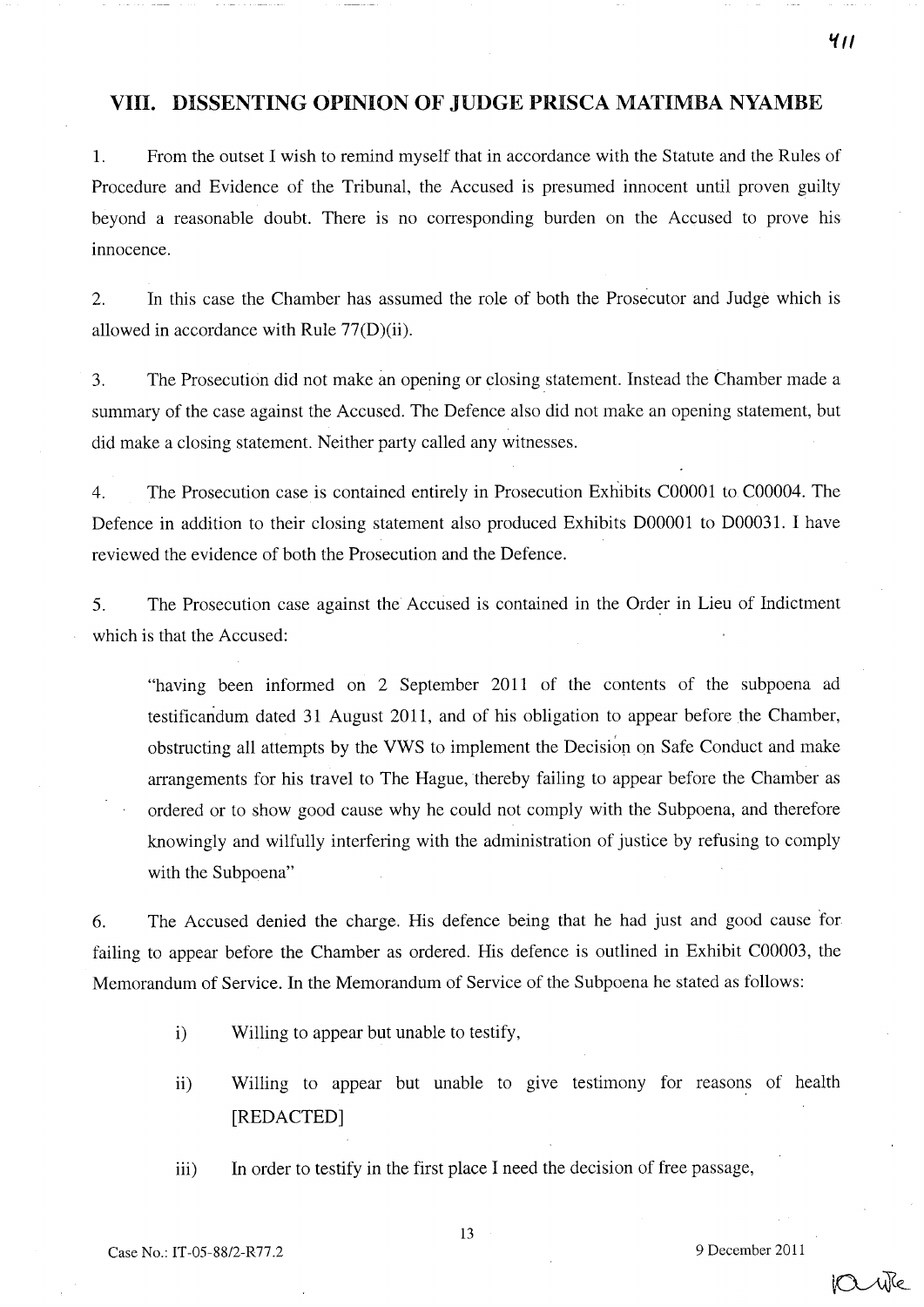iv) As a former member of the armed forces of the SFRY, Army of Yugoslavia, Army of Republika Srpska ... has the obligation to keep the state, official and military secrets.

**In** other words he needed prior authorisation from the relevant state before he could travel to The Hague to testify. Additionally the Accused had n'o passport to be able to undertake international travel at the time.

7. The Memorandum of Service was sent to the ICTY Trial Chamber in a letter from the Republic of Serbia, Office of the National Council for Cooperation with the International Criminal Tribunal for the Former Yugoslavia, dated 9 September 2011. By this letter both the ICTY and the Government of Serbia were made aware what practical problems lay in the way before the Accused could appear before the Chamber as ordered. **In** a nutshell the Accused's defence is that he had good cause for failing to appear as ordered by the Chamber.

8. **In** amplication of the Accused's defence the Defence adduced the following evidence.

9. That the Accused's evident understanding of the subpoena was that both the Tribunal and the Government of the Republic of Serbia "have been directed to take whatever steps are reasonably necessary to ensure... his appearance at trial". I will briefly summarise each of the reasons advanced by the Accused as constituting a good cause.

#### **A. Securing National Passport**

10. At the time of his arrest, he did not have a passport for international travel. The passport was issued on 7 October 2011. Even if he wanted to travel, he could not do so because he did not have a passport.

#### **B. Evaluation of his health**

11. **In** the Memorandum of Service of Subpoena, he indicated that he was willing to appear but unable to give testimony for reasons of health. **In** other words not medically fit for testimony at that time. There is no evidence that any evaluation of his health was undertaken nor consideration of his claim of inability to testify investigated. [REDACTED] Therefore his indication of unfitness to testify for reasons of health ought to have been evaluated before his travel to The Hague to testify, to determine if he was medically fit to testify or not.

14

PUNTO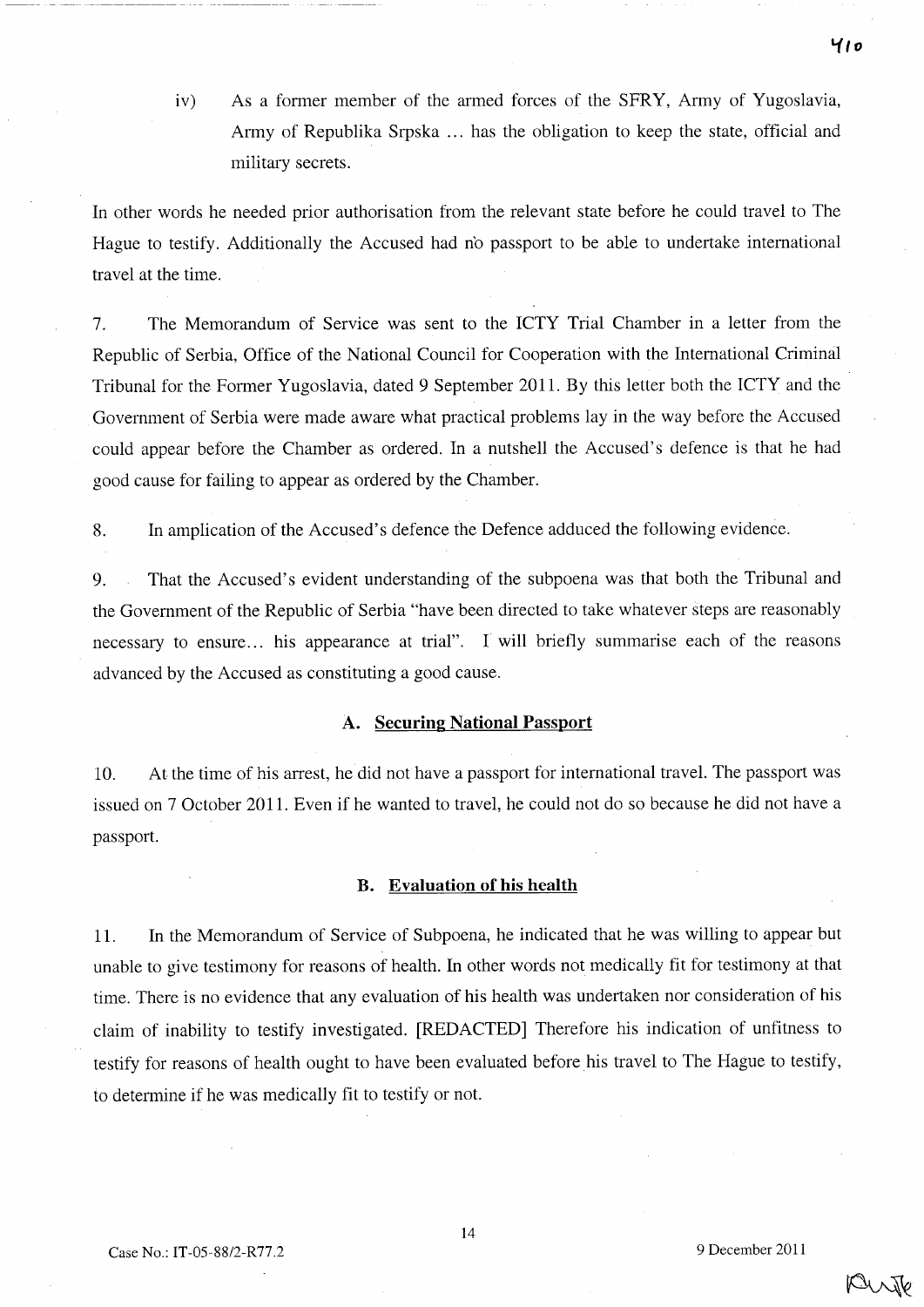#### C. Safe Conduct Order

12. As indicated in Exhibit C00003, because of his personal circumstances the Accused needed a decision on free passage. At the time the Accused did not have a Safe Conduct Order, which was supposed to be issued by the Chamber, to enable him to travel to The Hague and testify before it. The Safe Conduct Order, issued by the Chamber indicates that it was issued on 9 September 2011 in English, and translated to B/CIS, the language of the Accused on 12 September 2011. And it was not provided to the Accused until 14 September 2011 as indicated by his signature and the date on the document. Without the Safe Conduct Order he could not travel safely to The Hague.

#### D. Certificate of Waiver and Authorisation to Testify

13. In the Memorandum of Service of Subpoena the Accused informed both the ICTY and the Government of Serbia that as a military man, he needed a waiver or authorisation from his Government before he could testify before the Chamber as ordered. He could not travel to The Hague without a certificate of waiver being issued by his Government. There is no evidence that any such waiver process was initiated, much less completed by the time he was expected to give testimony, despite the Accused's indication in Exhibit C00003 that it was necessary. The evidence on record shows that this authorisation is a legal requirement pursuant to Article 97 of the Republic of Serbia Criminal Procedure Code, and more importantly Article 11 of the Law on Cooperation. The process to obtain such authorisation is complex, which requires the request to be made to the National Council of Cooperation to obtain the waiver. There is no evidence on record showing that the certificate of waiver was ever issued.

14. Contempt of court is an act or omission intended to interfere with the due administration of justice. In order to make a finding of *mens rea* for contempt it must be established that the Accused had the specific intent to interfere with the Tribunal's due administration of justice.

15. In accordance with the Tribunal's jurisprudence, "mere negligence in failing to ascertain whether an order has been made does not amount to contempt..." "indifference or reckless negligence, while perhaps rising to a level that interferes in the administration of justice could never justify imprisonment or a substantial fine."

16. According to Exhibit C00003, when contacted by the Republic of Serbia MUP, with regard to the subpoena, he provided information and stated willingness to testify. Later when contacted by the Republic of Serbia MUP with regard to the arrest warrant, he again responded in full as shown in Ex. D00027, para. 2, "he", the Accused, " ... responded to a telephone call from the Republic of Serbia Ministry of Interior to be served the Order in Lieu of Indictment and Warrant for his arrest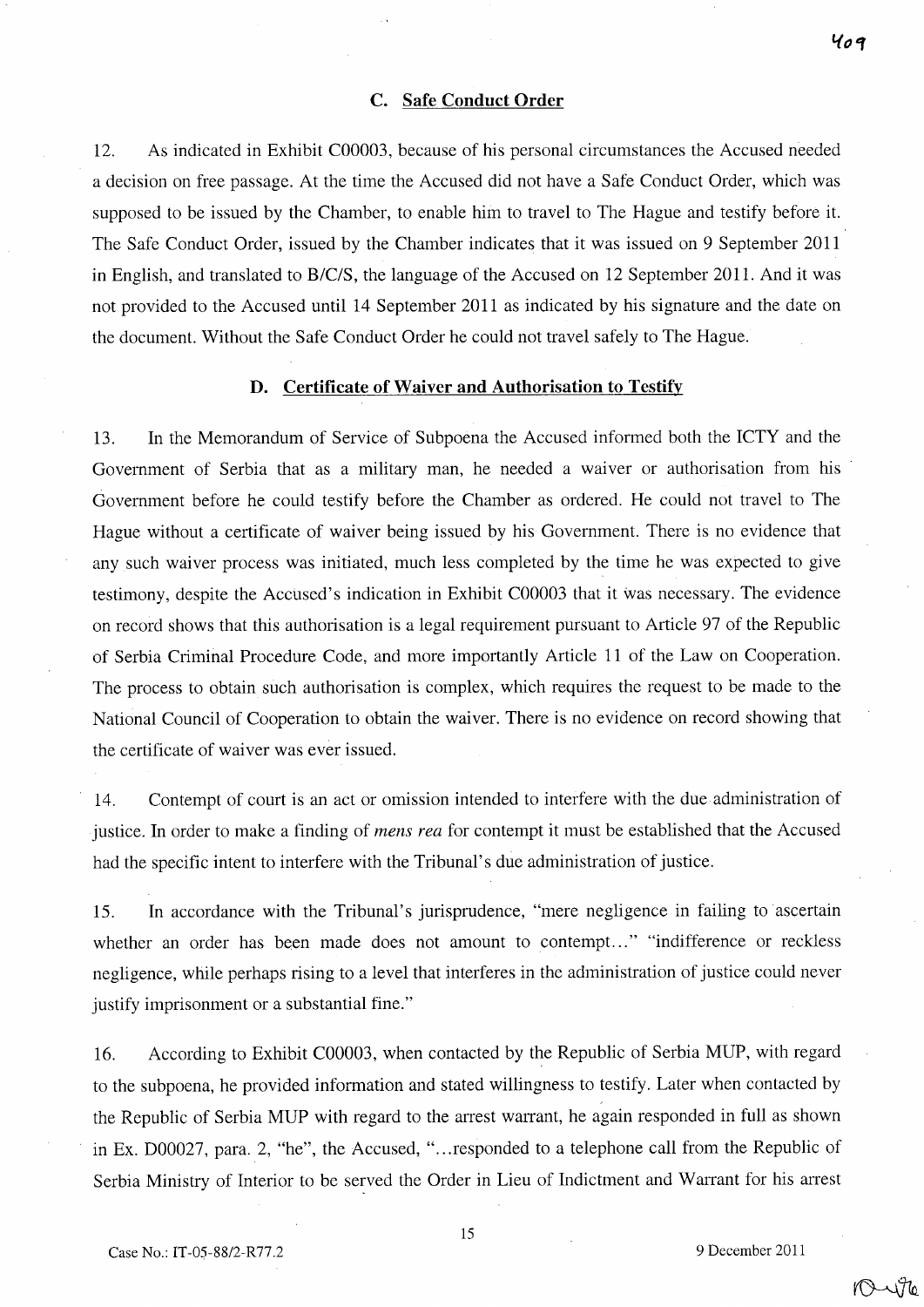and handover". His full compliance with all properly issued summons is noted in paragraph 4 of Ex. D00027, which stated that "he", the Accused, "had always been available to the High Court of Belgrade War Crimes Department, i.e. he always responded to all summons."

17. The behaviour in a situation when he was properly contacted by his national authorities, as shown herein, is clearly at odds with knowingly and wilfully obstructing the administration of justice.

18. Moreover as the evidence on record shows, the subpoena did not indicate a specific date or time for his compliance, nor was he given such date at any time. Therefore in his mind the subpoena could be complied with when all reasonable necessary steps were taken by the ICTY and the Government of Serbia to solve the practical impediments that he faced.

19. Before the practical problems of lack of passport, medical evaluation, certificate of waiver, and safe conduct order were resolved his arrest was premature. These problems ought to have been resolved before arresting him.

#### E. **Mens Rea**

20. In order to make a finding of *mens rea* of contempt, it must be established "that the accused had the specific intent to interfere with the Tribunal's due administration of justice". In accordance with the jurisprudence of the Tribunal, "mere negligence in failing... to ascertain whether an order has been made does not amount to contempt... Indifference or reckless negligence while perhaps rising to a level that interferes with the administration of justice could never justify imprisonment or a substantial fine".<sup>89</sup>

21. In accordance with Exhibit C00003 when contacted by the Republic of Serbia MUP with regard to the subpoena, he provided information and stated a willingness to testify. Later, when contacted by the Republic of Serbia MUP with regard to the arrest warrant he again responded in full cooperation as shown in Exhibit D00027 paragraph 2, "he" the Accused, "responded to a telephone call from The Republic of Serbia Ministry of Interior to be served the Order in Lieu of Indictment and warrant for his arrest and hand over". His full compliance with all properly issued summons is noted in Exhibit D00027 in paragraph 4, where it is stated that "he", the Accused, "have always been available to the High Court in Belgrade War Crimes Department, i.e. that he always responded to summons."

Ruk

*<sup>89</sup> Prosecutor* v. *Brdanin Concerning Allegations Against Milka Maglov,* Case No. IT-99-36-R77, Decision on Motion for Acquittal Pursuant to Rule 98 *his,* 19 March 2004, para. 39.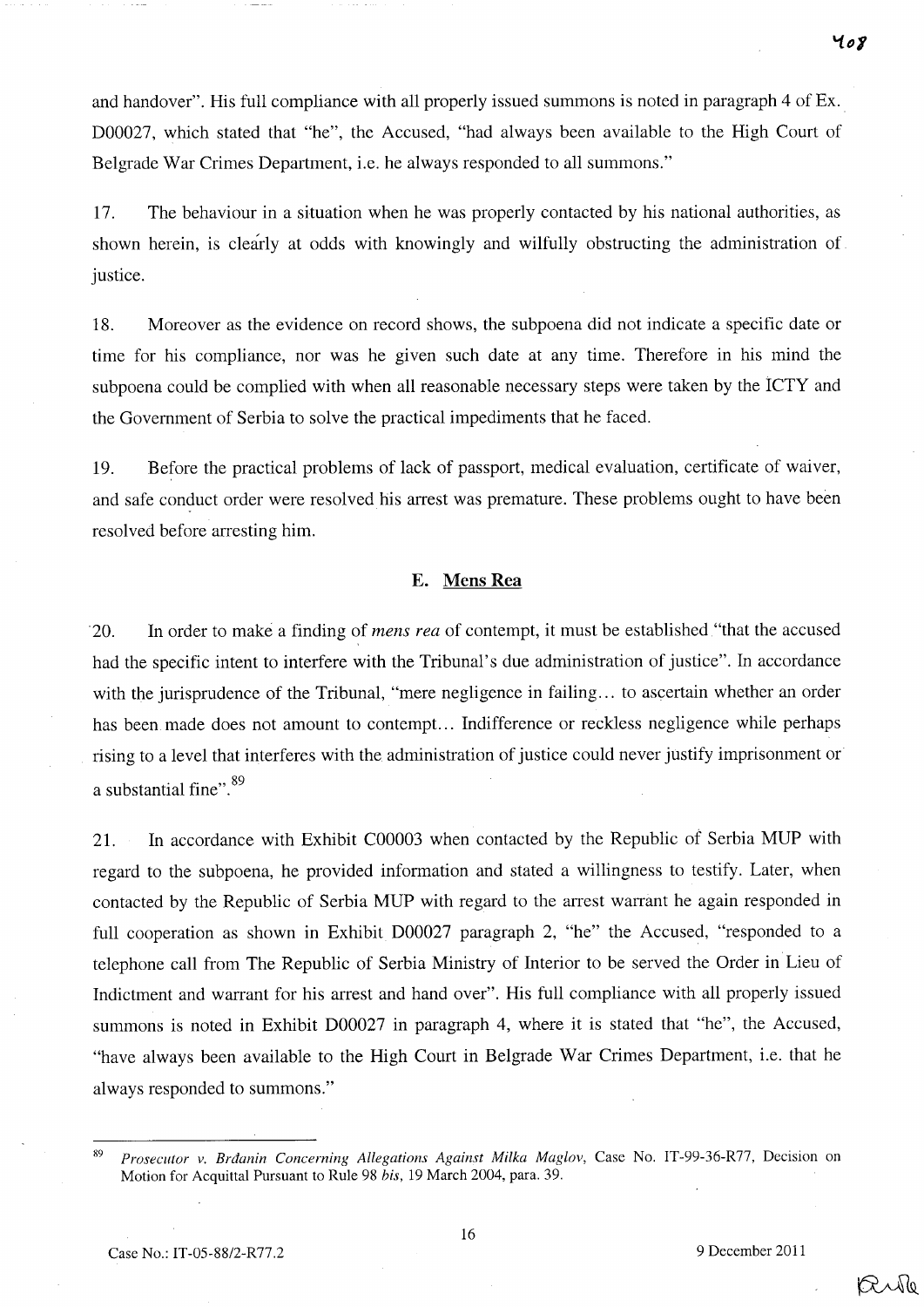22. Moreover the subpoena did not indicate a specific date or time, nor was he ever given such a date until his arrival at the UNDU. His understanding of it was that there was no urgency, believing that the subpoena could be complied with when all reasonable and necessary steps were fully resolved by the relevant institutions.

~~~~~~~~~~~~~~~~~~~~~~- ~--~ ~---

23. In the evidence on record, it is possible to read the Accused's conduct as reported by the VWS personnel as unwillingness to testify. The Accused's understanding and expectations was that the ICTY and the Government of Serbia would take the necessary steps to ensure his attendance, while the VWS interpretation was that he may be unwilling to testify. Where the evidence creates a doubt, that doubt must be weighed in favour of the Accused. On the totality of the evidence on record there can be no finding of *mens rea* of contempt beyond all reasonable doubt.

#### **F. VWS Personnel - Exhibit C00004**

24. Exhibit C00004 is the memorandum from the Victims and Witnesses Section ("VWS") regarding contacts with the Accused. The VWS personnel who indicated their opinion of the Accused's demeanour were not available to testify to prove the contents of Exhibit C00004. The Prosecution conceded the insufficiency of this document in their order of 11 November 2011 that "owing to the assertion of immunity no witnesses are available to testify in this case against the <sup>~</sup> Accused. The circumstances and their implication for the administration of justice need to be weighed very carefully."

25. According to the Defence this document contains double hearsay from unknown VWS personnel, of a summary of what the Accused may have said or done. The exact content of any conversation is unknown as is the identity of the middle actor and the manner in which such information was conveyed to the author. This document, according to the Defence, actually contains what would be further removed from double hearsay as what was relayed may not be direct communication of the Belgrade Registry Liaison Officer's communication with the author. It is entirely possible that the information went from the Belgrade Registry Liaison Officer to another VWS personnel in The Hague before being relayed to the author. Regardless, it is at the minimum double hearsay rendering the contents inadmissible.

26. The contents of this document are not only hearsay but also a kind of summary statement as opposed to direct quotes, and there is no information how these communications were relayed. It could be VWS personnel orally reporting their impressions to the author or they could be written reports. In a Decision regarding Admission of Summary Statements, the Milutinovic Trial Chamber held that "... the fact that the statements constitute second-hand or even more removed hearsay seriously weakens whatever probative value they might possess."

17

rante